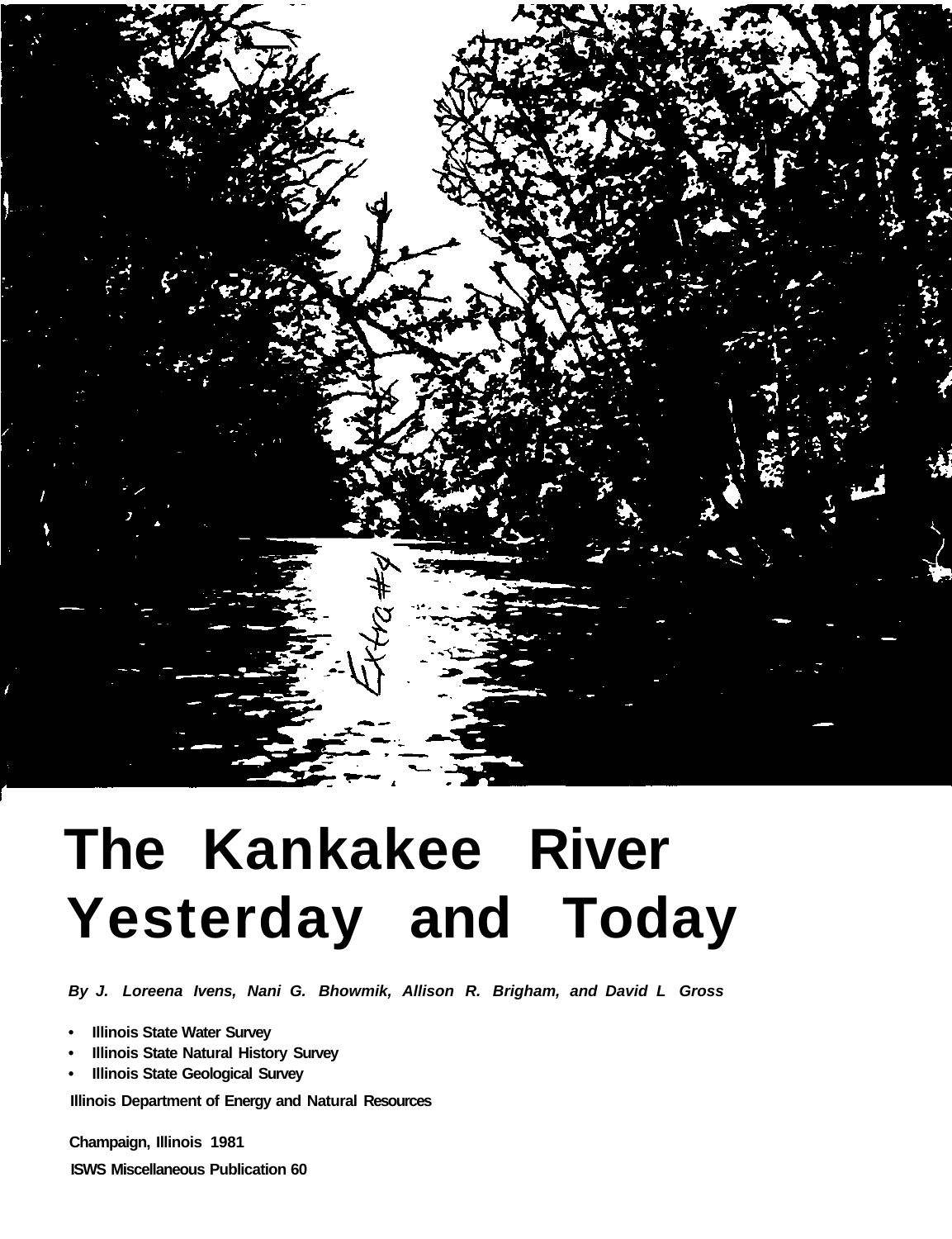# **Contents**

Introduction — 1 Description of the Kankakee Basin — 1 People and the basin  $-4$ Geology of the basin  $-7$ Where do the sediments come from?  $-7$ What are the geologic features today?  $-9$ What are the present river sediments?  $-9$ Are the sediments harming the river in Illinois?  $-9$ Flow hydraulics and sediment transport — 11 Have flow conditions changed? - 11 What are the bed materials like?  $-12$ What is the sediment load?  $-13$ Effects on aquatic life  $-19$ What is the fish population?  $-19$ How have the mussels fared?  $-20$ How are macroinvertebrates affected? — 20 Preventive and remedial measures — 21 Conclusions — 23 Epilog - 24 Acknowledgments — 24

Boxes

The early days  $-4$ The natural Grand Marsh — 5 After the channelization  $-5$ Proposed work in Indiana — 6 Geologic data — 7 For additional information — 10 Hydrologic data collection — 12 Maps of Six Mile Pool — 17 What happens when a river is changed? - 18 Biological sampling stations — 19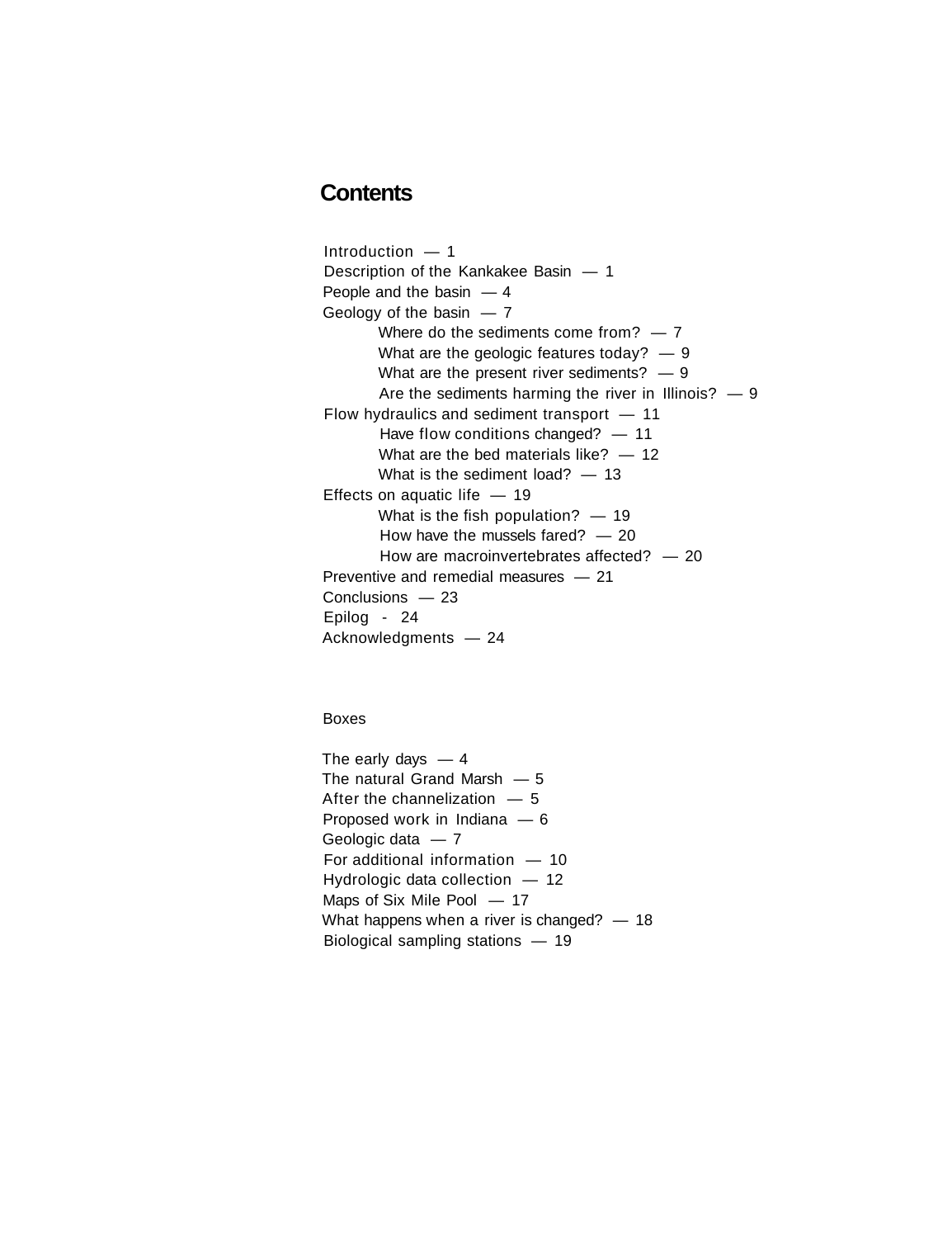

The Kankakee River at the Illinois-Indiana state line. The bridge is on the state line. The channelized portion of the river in Indiana is shown in the background and the naturally meandering portion of the river in Illinois is shown in the foreground. (Chicago Tribune photo)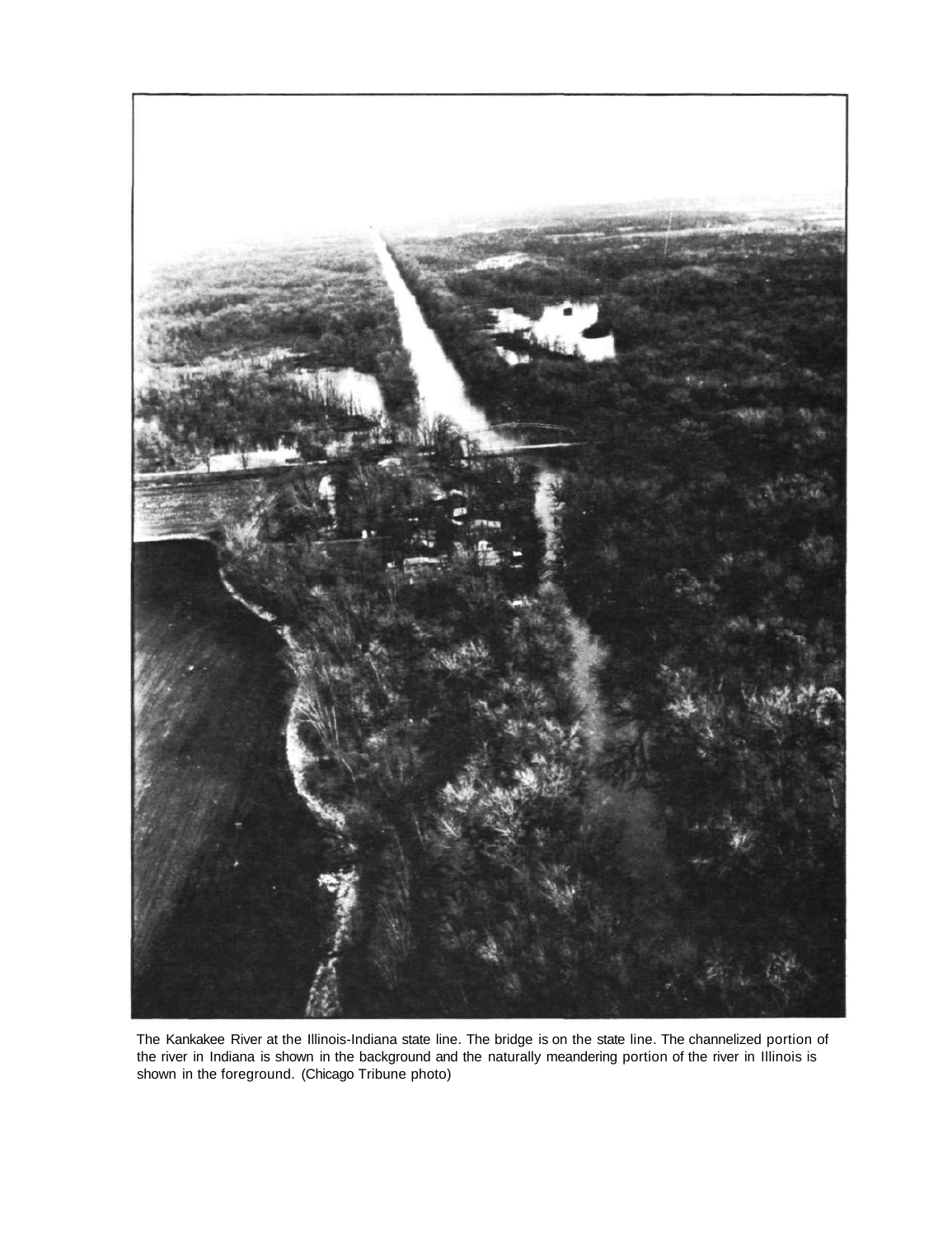#### **Study Documents**

Documentation for the information in this summary may be found in the study documents published by the three Scientific Surveys. These are:

*Geology of the Kankakee River System in Kankakee County, Illinois,* by David L. Gross and Richard C. Berg, Illinois State Geological Survey Environmental Geology Notes 92, January 1981, 80 pp.

*The Effects of Sedimentation on Aquatic Life of the Kankakee River,* by Allison R. Brigham, Liane B. Suloway, and Lawrence M. Page, Illinois Natural History Survey, Sections of Aquatic Biology and Faunistic and Insect Identification, December 1980, 16 pp.

*Hydraulics of Flow and Sediment Transport in the Kankakee River in Illinois,* by Nani G. Bhowmik, Allen P. Bonini, William C. Bogner, and Richard P. Byrne, Illinois State Water Survey Report of Investigation 98, December 1980, 170 pp. 9 maps.

**Illinois State Geological Survey 615 East Peabody Drive Champaign, IL 61820** 

**Illinois Natural History Survey 607 East Peabody Drive Champaign, IL 61820** 

**Illinois State Water Survey P.O. Box 5050, Station A Champaign, !L 61820**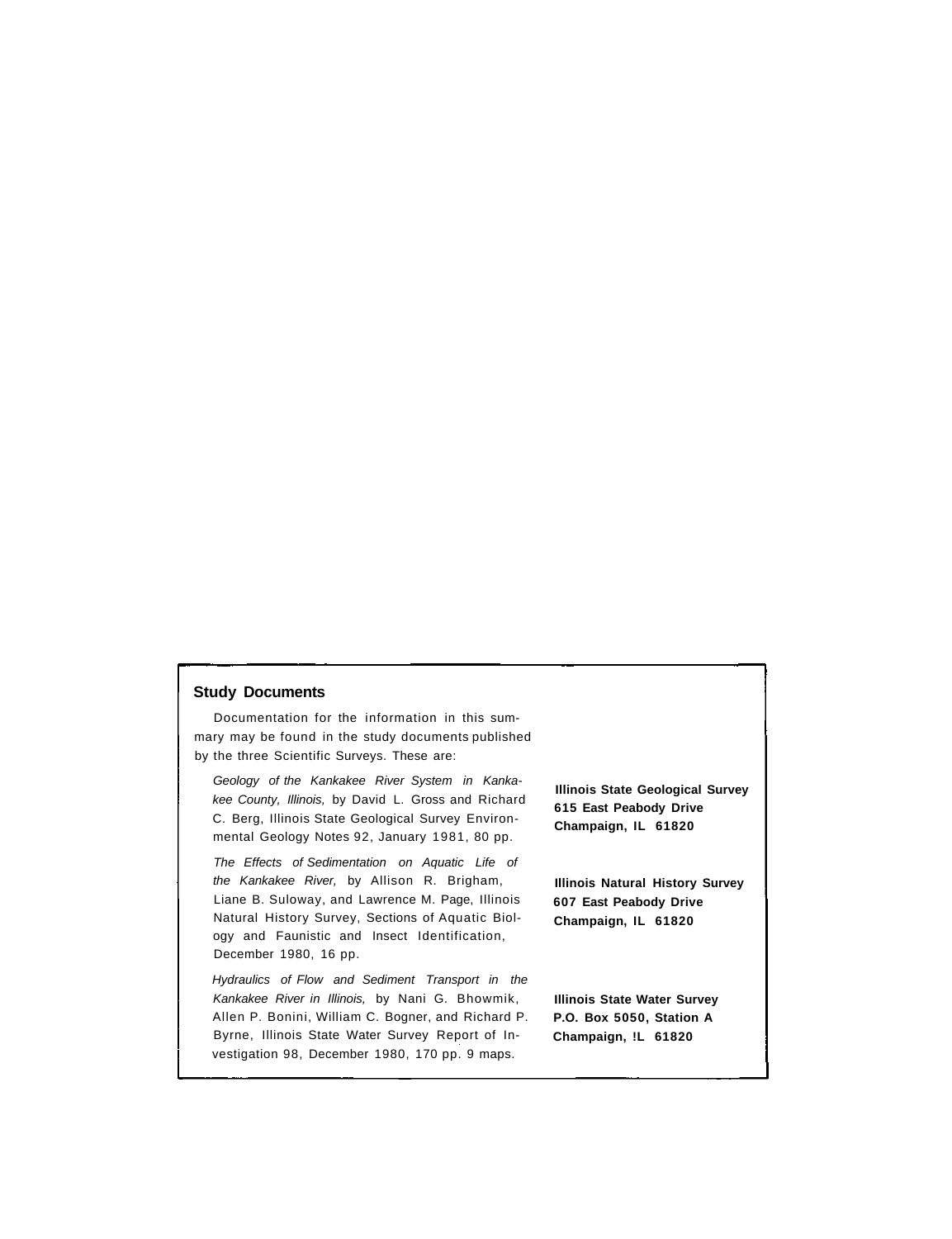# **The Kankakee River Yesterday and Today**

# **Introduction**

Again and again residents of the Kankakee River Basin in Illinois had voiced concerns about the degrading quality of the river — particularly from sedimentation. By June 1978 it was clear — the myriad problems of the Kankakee basin could not be solved without more technical information. The amount, the source, and the physical mechanisms involved in the movement of sediment though the river basin were not known — nor the effect of this sediment on water quality and the many uses of the river.

The Task Force appointed by the Governor of Illinois in 1977 had reviewed the material then available and had talked to area residents about their concerns. The Task Force recommended that the State of Illinois should *"maintain the Kankakee River as a low density recreation and scenic river"* by keeping it *"in the most natural condition possible."* They believed that Indiana's plan to manage the basin for improved agricultural drainage was in conflict with this policy recommendation.

The Task Force recommended that the Illinois State Water Survey monitor the sediment and bed load movement, analyze the data gathered, and suggest alternative remedies. Later it was realized that geological and biological data also were needed to round out the base of technical information for the river, and the Illinois Geological and Natural History Surveys were called upon to make these studies. The studies were funded by a contract with the Illinois Department of Energy and Natural Resources (formerly the Institute of Natural Resources).

Finally, the Task Force suggested that the Water Survey obtain input from citizens of the Kankakee basin during its investigation, and this was done through a series of public meetings. This booklet is a summary report of the three studies by the Scientific Surveys intended to relay to local citizens the key results and recommendations stemming from the research.

# **Description of the Kankakee Basin**

The Kankakee River flows westward from Indiana into Illinois. The headwaters are near South Bend, Indiana, and the mouth is the confluence of the Kankakee with the Des Plaines River where those two rivers become the Illinois River (see map, Figure 1).

Of the 5,165 square miles in the Kankakee River drainage basin, 2,169 are in Illinois and 2,996 are in Indiana. The river has a total length of about 150 miles, with 59 miles in Illinois.

In work beginning in the late nineteenth century

and essentially completed by 1918, almost all of the main channel of the Kankakee River in Indiana was channelized, that is, straightened. Today that channel is a man-made ditch, extending straight for many miles between small bends. In Indiana, all of the natural meanders were removed.

In Illinois, a very small dam exists at Momence, a larger dam at Kankakee, and an overflow dam at Wilmington, but most of the river remains a naturally meandering stream. A major tributary to the Kankakee River in Illinois is the Iroquois River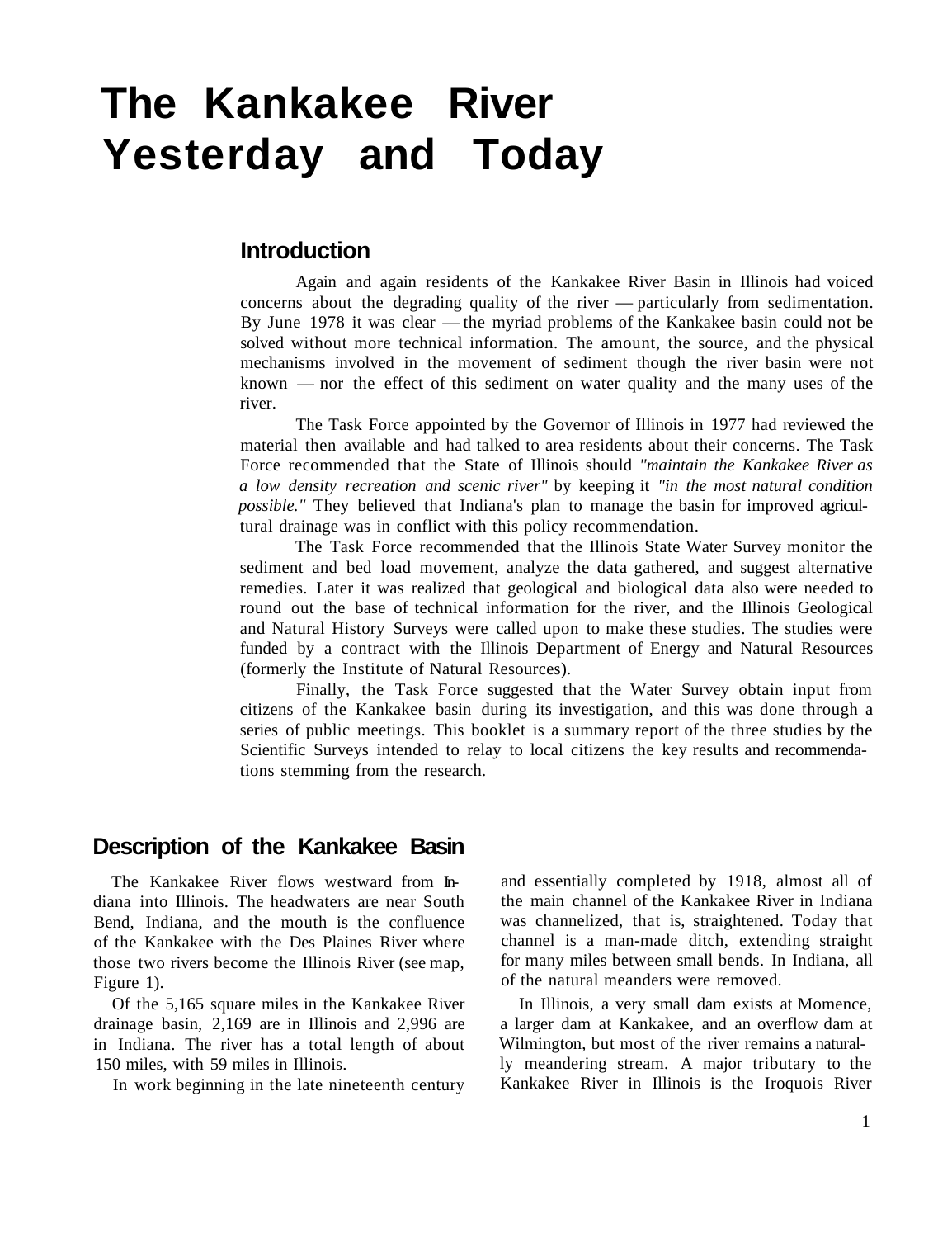

FIGURE 1 This map shows the boundary of the drainage area of the Kankakee River in Illinois and Indiana — and the stream gaging stations in the study area.

which joins the Kankakee just below Aroma Park. Most of the Iroquois drainage basin also is in Indiana. Singleton Ditch, a channelized tributary in Indiana, joins the Kankakee just above Illiana Heights in Illinois.

Before channelization, much of the drainage area of the river in Indiana was wetland — swamps and marshes — called the "Grand Marsh." The Grand Marsh encompassed approximately 400,000 acres and ranged from 3 to 5 miles in width with a water depth of from 1 to 4 feet for eight or nine months of the year. The marsh plane was only about 85 miles long, but the river course was about 250 miles in length with an average slope of 5 to 6 inches per mile. The nature of the marsh caused the Kankakee River to alter its course continuously, resulting in the formation of a variety of meanders, oxbow lakes, sloughs, and bayous.

In Indiana, the river system has been constructed and managed as an agricultural drainage project successfully draining the wetlands and converting them into very productive agricultural land. The

intent of the management has been based on the economics of agricultural production.

In Illinois, especially in Kankakee County, the river has been used as a scenic, cultural, and recreational resource. The reach between the state line and Momence is a naturally meandering stream with a sandy bottom, traversing an area of timber and relatively undisturbed wetlands, commonly called the "Momence Wetlands."

The pictures in Figures 2 and 3 reflect the present condition of the river in the two states.

The reach between the cities of Momence and Aroma Park is also a natural stream, traversing an area of alternating bedrock and sandy bottom. Between Aroma Park and the city of Kankakee, a deep-water area called Six Mile Pool (actually 4.7 miles long) was formed by the construction of the Kankakee dam. The deeper water has long been used for recreational boating, and fine homes have been built in the surrounding area. All of the river in Kankakee County is noted for high water qual-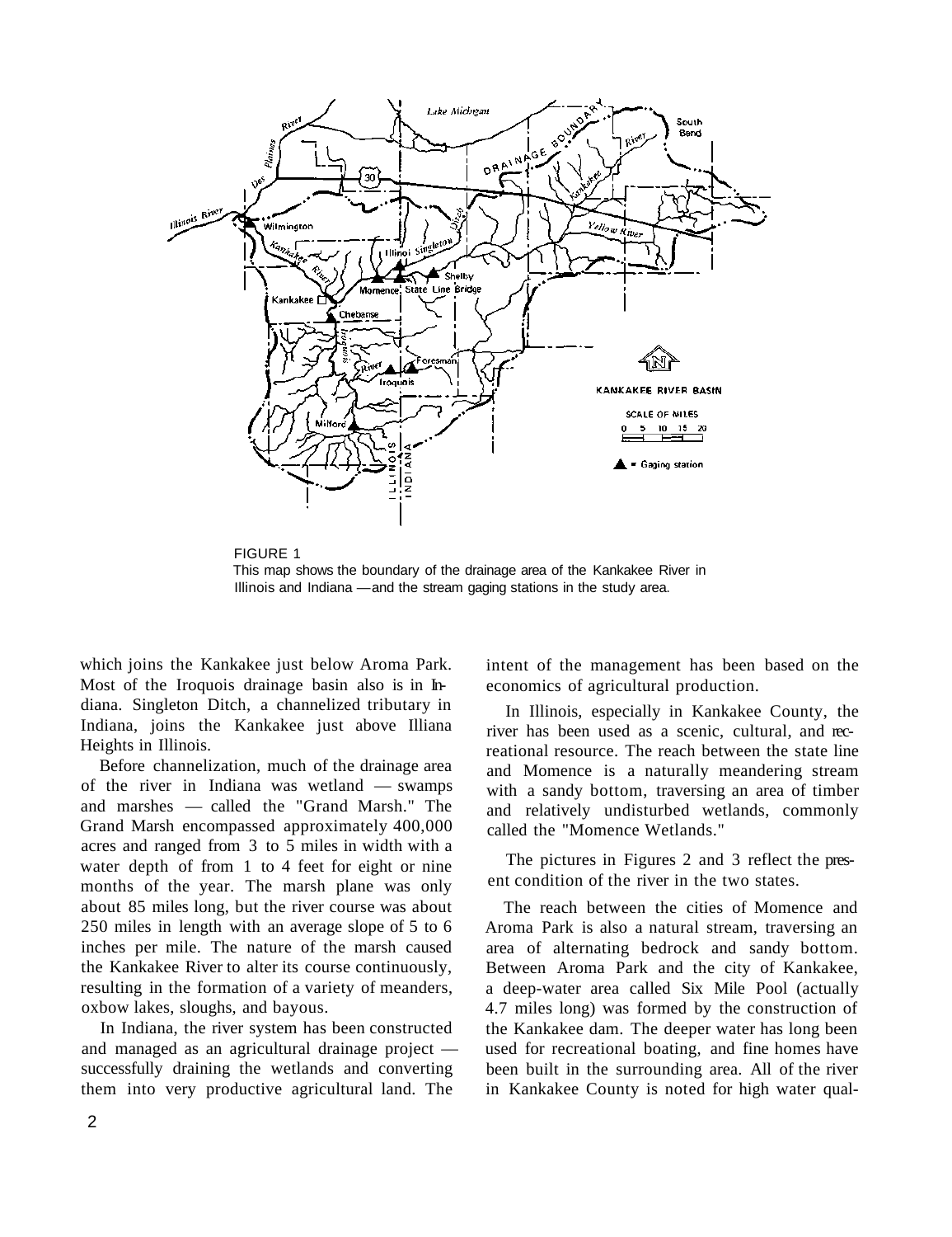



#### FIGURE 2 FIGURE 3

Looking east into Indiana (upstream) from the State Line Looking west and southwest into Illinois (downstream) Bridge, we see the straightened channel of the Kankakee from the State Line Bridge, we see the Kankakee River River. The course is not the meandering in its natural course.

beauty. hydraulics of the river.

ity, excellent sport fishing, and scenic beauty. Although the management practices, which are a The dam at Kankakee was built to generate human action, differ significantly between the two hydroelectric power, but it is no longer used for states, there are some important geological differthat purpose and is now owned and operated by ences that also occur near the state line. The wetthe Illinois Department of Conservation. During lands, which are a result of continental glaciation, times of high flow the "damming" effect on the occur mainly on the Indiana side of the line except river is small, but during periods of low flow it re- for the small area east of Momence. The areas of tains sufficient water in Six Mile Pool to not only bedrock outcrops, where the glacial deposits are assure the public water supply of the city of Kanka- thin or absent, occur mainly on the Illinois side of kee, but also to support the major recreation re- the line. These bedrock outcrops in Kankakee source of boating, fishing, swimming, and scenic County have long been an important factor in the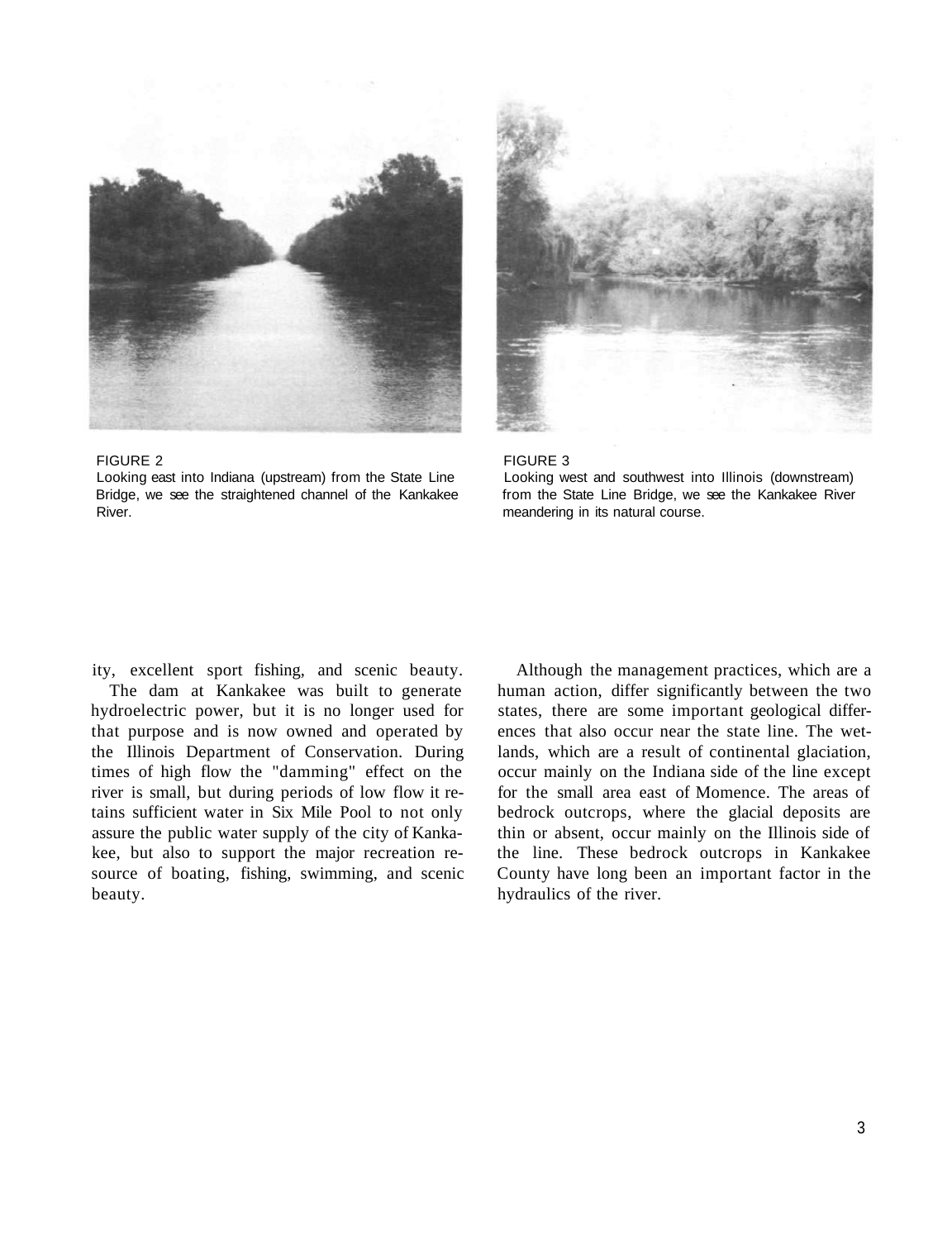# **People and the Basin**

Born of the ice melts and intermittent rock and debris dumping of the last continental glaciers, the basin of the Kankakee River has had a varied history of human activities. Its natural physical character was met with very different human responses.

The first inhabitants (at least in our recent, recorded history) were the Indians. We know that the Pottawatomi Indians lived there in the 17th century and found the rivers and marshes of the basin an excellent residence. They could fish, or hunt and trap the abundant wildlife — and the marshes were a natural refuge from their enemies (the Iroquois).

The French explorers noted such uses of the basin as they traveled the river in 1679. Soon after came the European hunters, trappers, and traders who lived a life similar to that of the Pottawatomi. Eventually, a few of these traders stopped along the Kankakee, and during the early 1800s pioneer settlers began to arrive and establish settlements along the river and on the fringes of the Grand Marsh. These rugged frontiersmen and hunters used the river for transportation and adjusted to the restrictions and limitations of their environment that included the swamps, the floods, the ice jams, and the vagaries of weather.

**Next came the prairie farmer and by the mid-1800s the character of the basin's inhabitants had been completely transformed. Those who had lived in harmony with the river and the marshes had been replaced by those who wanted to change and exploit them.** 

Traffic on the Kankakee River increased. There was a plan (started but never completed) to build a series of locks and dams to allow commercial navigation to connect with the Illinois and Michigan Canal and Chicago — and with railroad lines. Flatboats, sternwheelers, and steamboats traveled upstream into the marsh carrying sightseers, hunters, and cargo. Tens of thousands of waterfowl and other wildlife were harvested for commercial markets of Chicago and New York. The thick, clear ice that formed every winter was good for skating and a profit for the ice companies.

**But none of these activities had as great and irreversible an impact upon the Kankakee River basin as did the efforts of those who wanted to drain the lowlands and the Grand Marsh.** 

#### **The Early Days**

The Pottawatomi Indians called the Kankakee River Ti-yar-ac-ke, "wonderful land." The French had a variety of names for it, including The-a-ki-ki and Quin-que-que, and the name Kankakee appears to be an English version of this later French word.

The first Europeans to descend the Kankakee River were the French explorers De La Salle and Father Hennepin in December 1679. They explored its entire length after portaging from the St. Joseph River. The river they found looked far different from the one that exists today.

Their point of entry was near present day South Bend. From there, down to what is now Momence, Illinois, De La Salle's party wound its way through some 250 miles of a marshy, sandy maze of meanders, oxbows, and sloughs that were teeming with a variety of wildlife. This area would later become known as the "Grand Marsh." Downstream, below a limestone outcropping at Momence, the river had a higher gradient and probably appeared much the same as it does today.

Starting with the farmers who tried to dig ditches by hand, there were repeated attempts to drain the swamplands — with little success. Equipment was inefficient and drainage work prohibitively costly. In the mid-1800s the invention of the steam dredge and legislation permitting drainage districts with the power to levy taxes overcame the previous obstacles to draining the land for improved agriculture.

Singleton Ditch in Indiana was constructed in 1866 and Ackerman, Hayden, and Brown ditches were also built around that time. Again, the drainage work was only partially successful. The key to adequate drainage in Indiana, they thought, was the lowering or removal of the limestone rock ledge near Momence, Illinois.

In 1878 and 1879 the U. S. Army Corps of Engineers made the first of several studies of improving the Kankakee River for navigation. Most of these studies concluded that the costs of improvements could not be justified for navigation. Another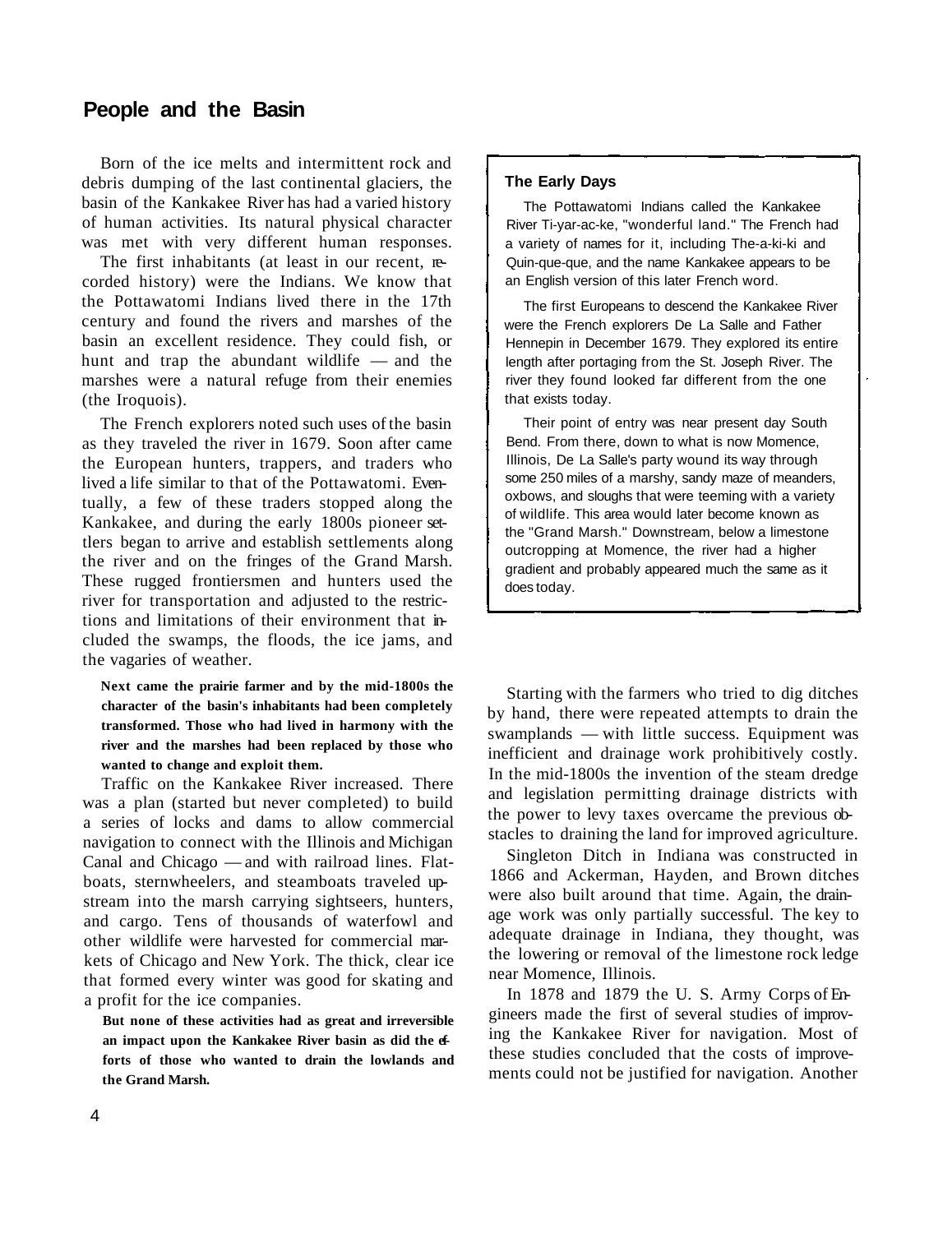#### **The Natural Grand Marsh**

*Marsh prairies of aquatic sedges and grasses, grazing areas; wild rice sloughs, scenes of countless wild geese and ducks-, flag ponds, lined with muskrat homes; a narrow but almost uninterrupted swamp forest, full of game, rimming a meandering river teeming with fish; wet prairies made humanly habitable by the interspersion of sandy island oak barrens, many of them surmounting the highest flood waters — such was the general physical set-up of the "natural" Kankakee.* 

Alfred H. Meyer, 1936

study for Indiana in 1882 suggested three things: 1) constructing a better main channel for the flow of the river, 2) straightening and deepening the tributary streams, and 3) digging numerous lateral ditches through the swamps to the "improved" channels.

The State of Indiana was still convinced that the rock ledge was the key to their drainage problems and appropriated \$65,000 to widen and deepen the main channel near Momence. This work, done in 1893, created a channel not quite 1½ miles long, 300 feet wide, and 2½ feet deep. This channel expansion required the removal of 66,447 cubic yards of rock.

After the work at Momence was done, various public and private groups in Indiana began to channelize the main river in its uppermost reaches. By 1906, 46 miles of the main channel had been straightened, from its source near South Bend to the west edge of Starke County.

**But the problem was not solved! The increased rate of runoff from the straightened reaches caused erosion and flooding downstream. The apparent solution then was to continue the straightening of the river — and remove more of the Momence rock ledge (an effort Illinois refused).** 

In Indiana, the channelization went ahead and was completed in 1918. The old channel, 250 miles of meandering river, had been replaced by a straightened, deepened channel 82 miles long, extending from near South Bend to the Illinois state line. Below this point, except for the work done at the rock ledge at Momence in 1893 and the small dams at Momence and Kankakee, the river

remained in its natural form. In Indiana, the average slope of the river had been changed from 0.45 foot per mile to 0.83 foot per mile. The improved drainage affected nearly 400,000 acres of swamp and 600,000 acres of marginal land at a cost of about \$1.2 million.

The Grand Marsh had finally been "reclaimed."

However, the accomplishment was not greeted with enthusiasm by everyone. There was concern in Illinois about the impact of the change on the downstream reaches of the river. For years many have questioned the wisdom of destroying this vast natural ecosystem.

**Soon after the channelization was completed, it became apparent that the drainage problem had not been completely solved. Severe flooding still occurred east of the Momence rock ledge, and the removal of additional rock was discussed. The focus of the work in the Kankakee basin after the channelization of 1918 was directed toward the construction of levees to contain the flood water and toward the improvement of lateral ditches for increased drainage.** 

Additional studies were made by the Corps of Engineers in 1931 and again in 1941. The later one showed that large quantities of sand had been deposited between the state line and Momence due to channel erosion upstream, but the *rate* of siltation had decreased indicating that the straightened channel in Indiana was stabilizing.

In Illinois, a number of investigations and proposals were made (1947, 1955, 1967) for the Kankakee River, primarily to improve the channel for recreation but also to reduce flooding. Many of these proposals were objected to by various groups and none was ever implemented.

#### **After the Channelization**

*Fields of corn and wheat stretch over the reclaimed acres, for the utilitarian has triumphed over beauty and nature's providence for his wild creatures. The destruction of one of the most valuable bird refuges on the continent has almost been completed, for the sake of immediate wealth. The realization of this great economic wrong must be left to future generations.* 

> From *Tales of a Vanishing River*  **Earl H. Reed, 1920**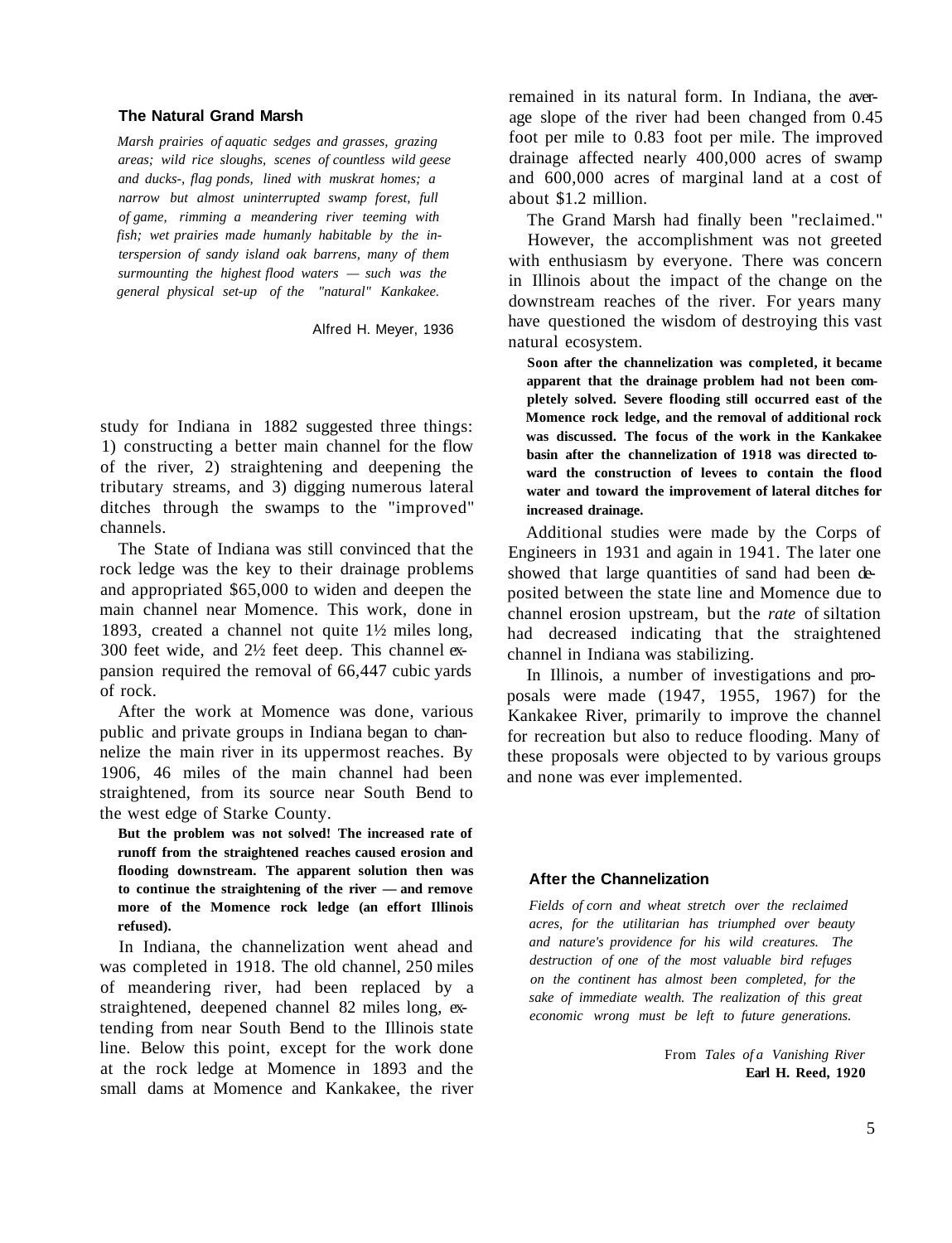In the mid-1970s, attention was again focused on the problems of the Kankakee River. This led to a set of recommendations by the Indiana Department of Natural Resources in 1976 (see box on this page) that were used by the Kankakee River Basin Commission created in 1977 to develop a comprehensive plan for Indiana.

Increased public concern in Illinois over the impact of the proposed work in Indiana prompted Illinois Governor James R. Thompson to appoint the Illinois Kankakee River Basin Task Force in June 1977. The research of the three Scientific Surveys summarized here was an outgrowth of Task Force recommendations.

#### **Proposed Work in Indiana**

Channel work on 26 miles of the Kankakee River from Ind. Route 223 in St. Joseph County to U.S. Route 30, and 49 miles of wide levees (with no channel work) along the Kankakee River from U.S. Route 30 to U.S. Route 41, for flood prevention and drainage.

Channel work on 13 selected tributaries of the Kankakee River in Indiana for flood prevention and drainage.

Accelerated land treatment program, which includes installation of conservation measures to reduce erosion and adequately treat 426,400 acres.

Accelerated land treatment program, which includes installation of on-farm resource management systems to adequately treat 247,500 acres of cropland for drainage.

Change of about 12,650 acres of erosion and drought hazard cropland to non-cropland for reduction of erosion and sedimentation, and for adequate treatment of land within its capability (in addition to the land treatment program).

Protection of about 5,000 acres of existing classified wetland.

Amendment or adoption of flood plain zoning ordinances, building codes, and similar regulations for all identified flood-prone areas in the basin, and allowance of eligibility for flood insurance.

Proposed by the Indiana Department of Natural Resources 1976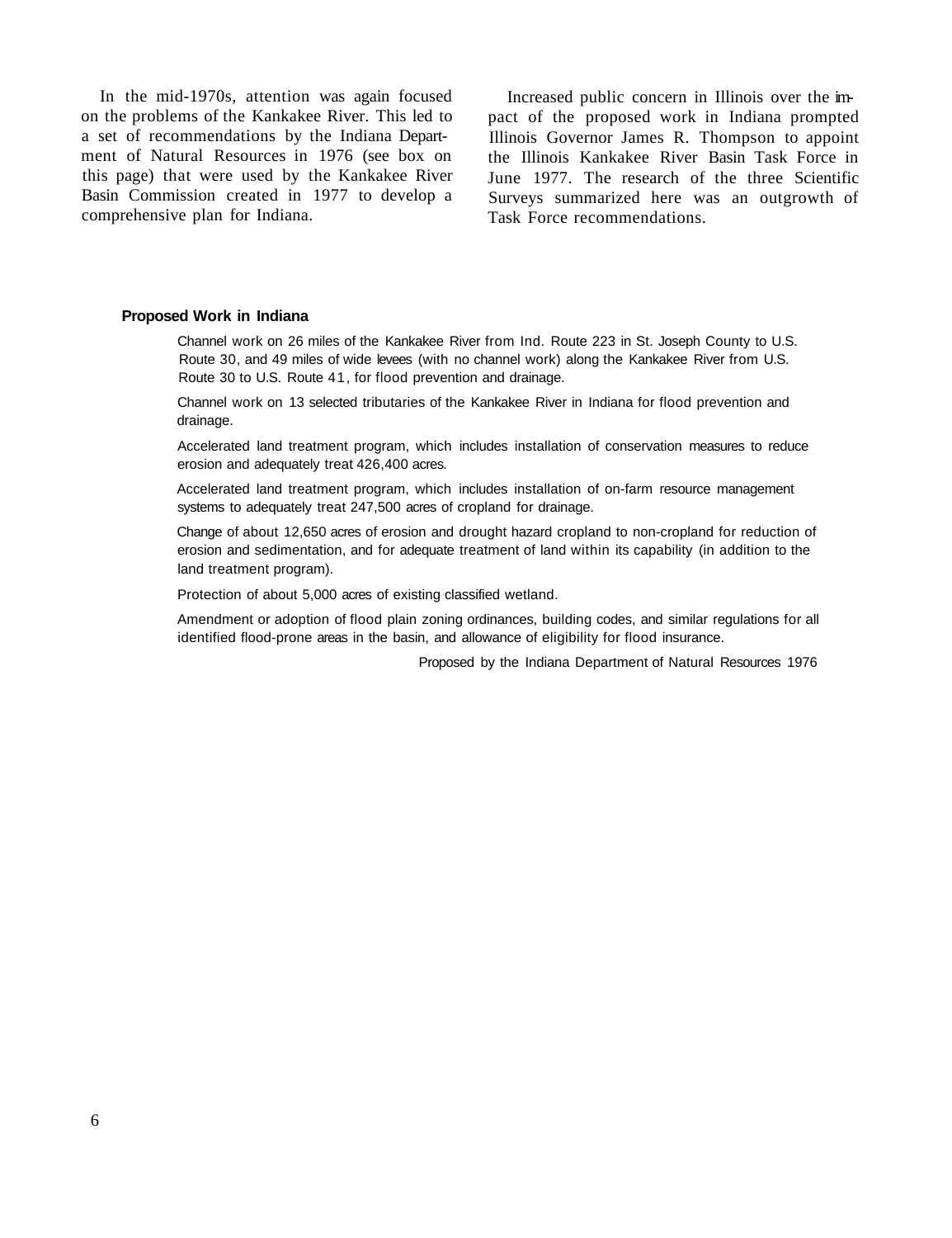# **Geology of the Basin**

#### *Where do the sediments come from?*

Our rivers and streams are the product not only of flowing water and land use activities but also importantly — of the geologic foundation and land forms on which they evolved. The Illinois Geological Survey's study of the Kankakee basin provides a description of the geologic history and the geology of the sediments of the river and its basin. Their detailed study in 1978-1979 centered on that part of the Kankakee River from the city of Kankakee to the Illinois-Indiana state line (see box on this page).

The geologic materials of the Kankakee River Basin consist of a mantle of glacial deposits overlying Paleozoic bedrock. In Illinois, most of the bedrock in the basin is Silurian age dolomite, and in Indiana much of the bedrock is Devonian age shale.

The geologic events responsible for the present topography and surface materials took place during the melting of the last continental glaciers. That melting occurred during the approximate interval from 16,000 to 13,000 years ago (known to geologists as the latter portion of the Woodfordian Substage of the Wisconsinan Stage). The distribution of the surface materials is shown on the map (Figure 4). During this period, the retreating glacial lobes constructed numerous moraines including the Valparaiso moraines located along the northern portion of the Kankakee basin.

#### **The most important geologic event shaping the landscape and the character of the deposits in the basin was the ancient "Kankakee Flood."**

During the forming of the Valparaiso moraines, meltwater from three glacial lobes (the Lake Michigan, Saginaw, and Erie lobes) drained into the Kankakee valley and flooded it because of a constriction by the Marseilles moraines in the Illinois valley to the west. At peak flow, water spread widely over the uplands resulting in numerous glacial lakes (Lake Wauponsee, Lake Watseka, Lake Ottawa, and Lake Pontiac which drained soon after the glaciers melted). The evidence for these lakes is the fine-grained lacustrine sediment now found throughout much of Iroquois County in Illinois (see map).

The flood also deposited thick sand in a wide belt along the Kankakee resulting in the large tract of sandy sediments extending from west of the city of Kankakee to South Bend in Indiana. This extensive sandy deposit is the primary source area for the sediments now residing in the Kankakee River.

When a gap in the Marseilles moraines was eventually eroded, the base level of the Kankakee Flood lowered considerably. Water flow became more concentrated in the central Kankakee River valley, and the river scoured broad areas down to the bedrock surface. Bedrock at the surface is shown on the map downriver from the city of Kankakee. The erosive force of the currents deposited numerous bars of angular, bouldery rubble, as well as relatively flat-lying bouldery material.

**As the Kankakee Flood continued to subside, rivers became entrenched and large expanses of sandy outwash sediments left behind by the flood were exposed to eolian (wind) activity and dune building.** 

The dune sand was derived directly from outwash sands deposited by the Kankakee Flood,

#### **Geologic Data**

The sources of information for the geologic studies of the Kankakee River included the following:

 Published geologic maps from Indiana and Illinois to describe the nature of surface materials in the entire river basin.

 Drillers logs, soil survey maps, geologic literature, topography maps, and field observations to produce the detailed map of the surficial geology near the river in Kankakee County, Illinois.

 A combination of sediment cores and grab samples from 186 locations and probes of sediment thickness at 499 locations to map the thickness of sand in the river in Kankakee County.

 Topographic maps surveyed in 1922, 1963-64, and 1973; vertical air photos taken in 1939, 1954, 1961, and 1973; a map combining information from 1929 and 1940; and the several hundred drillers logs to describe changes in sedimentary features in the river (islands, beaches, spits etc.) over the years.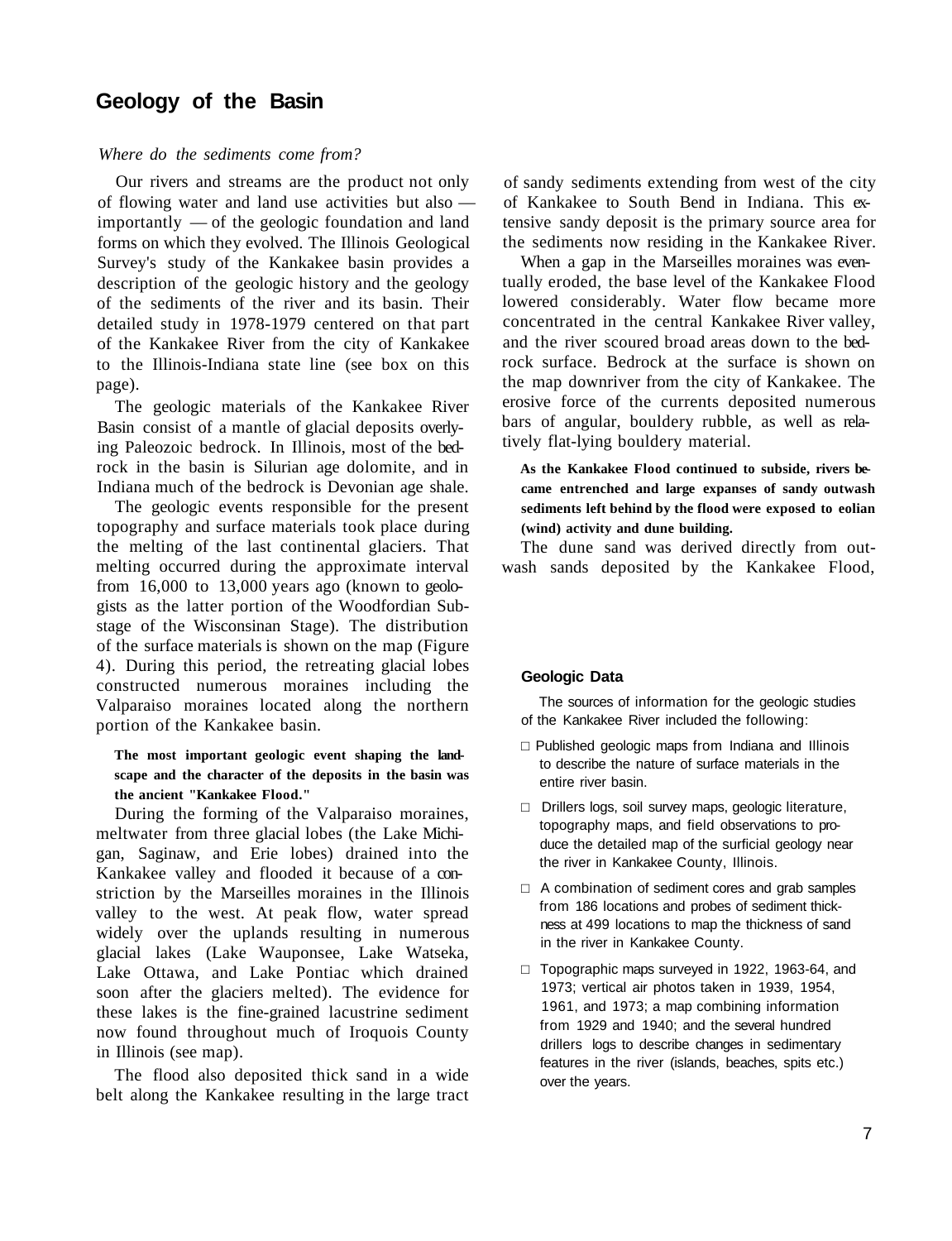

FIGURE 4

This map of the Kankakee River Basin shows the extent of the various surface materials that are present in the watershed.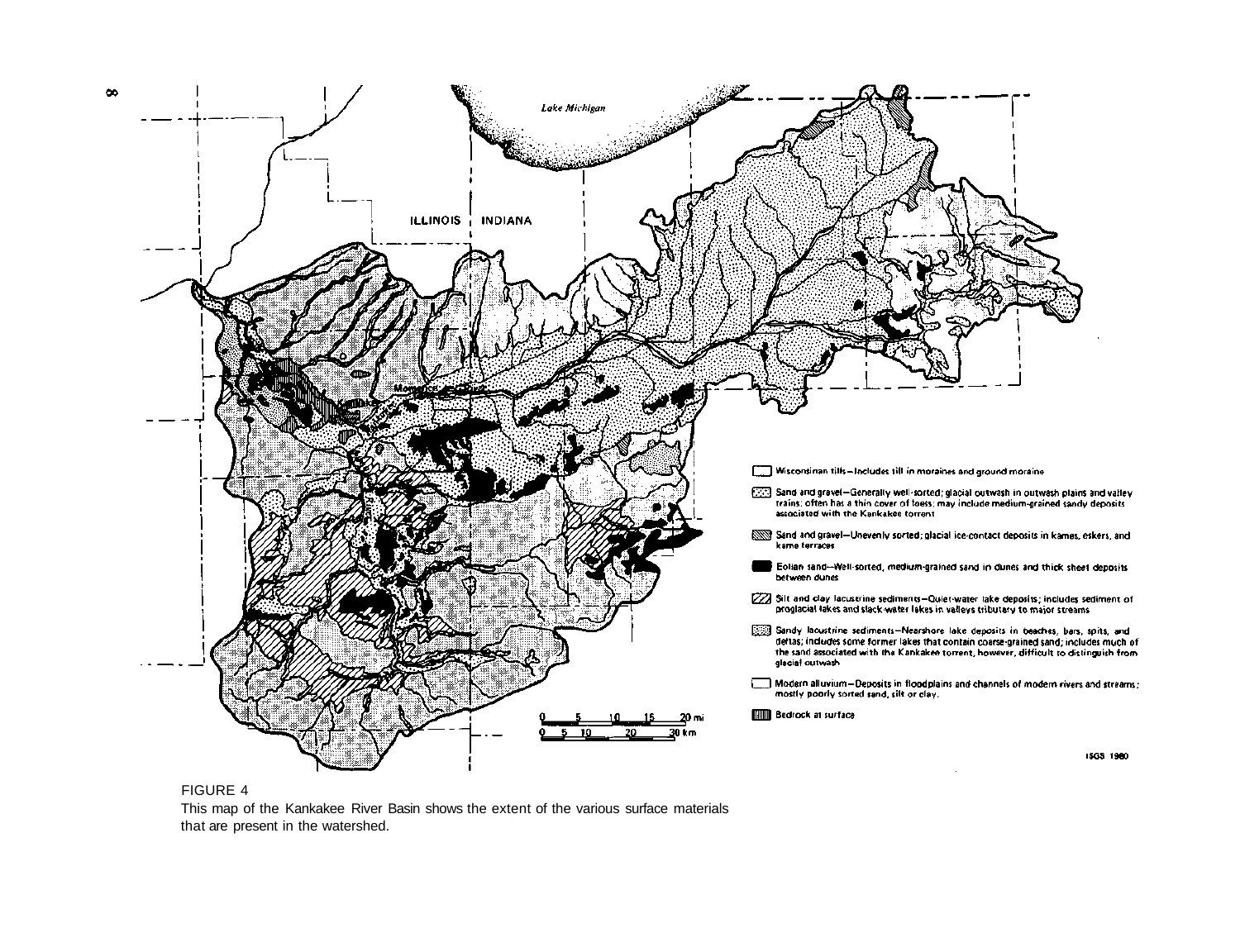which transported sediment from the erosion of local glacial deposits and bedrock as well as outwash from the three retreating glacial lobes. The end result of these processes was deposition of sand.

The final episode shaping the character of the geological materials in the river basin is the modern deposition of silt, sand, and gravel adjacent to the Kankakee River and its tributaries. In Illinois the material is referred to as Cahokia Alluvium. It consists of materials transported down the valley and deposited in floodplains during intervals of flooding and also includes sediments deposited directly by tributary streams. The alluvium generally rests conformably on bedrock and glacial deposits. Along the Kankakee River the material is primarily medium sand that often occurs on top of the sandy and gravelly Kankakee Flood materials.

#### *What are the geologic features today?*

Today, from the Illinois-Indiana state line downstream to near the city of Momence, the river channel is underlain by thick deposits of sand overlying bedrock. In the several miles of river channel adjacent to Momence and a 2-mile reach of river upstream of Aroma Park, the Kankakee River is flowing directly over bedrock. In the area between Momence and Aroma Park, the channel contains a series of massive sand bars, from 3 to 6 feet thick, overlying bedrock. The upper (eastern) end of Six Mile Pool contains thick sand deposits. In the lower (western) end of Six Mile Pool, the main channel is underlain by bedrock although the insides of the meanders have sand bars.

**The use of an informal phrase "the bedrock ledge at Momence" has led to a serious misconception. Many of the residents of the basin have the incorrect impression that this "ledge" is a single obstruction, like a dam, in the river. It is in fact a 4-mile reach of the river where the water is flowing over natural bedrock.** 

#### *What are the present river sediments?*

The materials in the Kankakee River are of two major types — unconsolidated sediment and bedrock. As previously mentioned, the bedrock consists primarily of Silurian dolomite, and the sediment is mostly a medium-textured sand. Locally, at the junction of the Iroquois and Kankakee Rivers and a bit downstream in Six Mile Pool, there are small areas of silty, clayey sediment often occurring in depressions in the bedrock channel. But through-

out the length of the Kankakee River, there is little variation in the grain size of the sand.

Chemical analyses of the composition of sediments in Six Mile Pool revealed an interesting divergence from similar studies of other lakes in Illinois (Lake Michigan, Fox Chain of Lakes, Lake Paradise, and Upper Peoria Lake).

**Vertical core samples from the other lakes quite consistently showed a lower or base layer with natural (relatively low) concentrations of trace elements such as arsenic, bromine, chromium, copper, phosphorus, lead, and zinc, while the top levels were enriched in these metals by the pollutants of the 19th and 20th centuries. In contrast, similar vertical samples from the Kankakee showed little change in concentrations of these metals from bottom to top; the concentrations were all near the natural level, indicating that the Kankakee sediments are relatively unpolluted.** 

A vertical core sample taken from Six Mile Pool in September 1978 showed materials that could be interpreted as three cycles, each representing a typical "depositional sequence." A sequence commonly includes such events as erosion of the river bed during springtime flood flows, deposition of coarse sediment (sand) during the later portion of the flood, and finally deposition of fine-grained sediment (silt) during summer periods of low flows. Although the exact dates of the cycles in the sample are not known, it seems reasonable that they could be the deposits of 1976, 1977, and 1978.

Because major floods occurred in the early spring of 1979, the same site was resampled in June 1979. Major changes in sediment thickness and a change in grain size had occurred between the two sampling dates. This means that the sediment sampled in 1978 had been eroded and a new, thicker deposit of sand had taken its place. This also means that the material that was analyzed chemically and found to be unpolluted was probably all of very recent origin.

#### *Are the sediments harming the river in Illinois?*

The geometric form of the present-day Kankakee River in Indiana is the result of the channelization and dredging over its entire length from South Bend, Indiana, to the Indiana-Illinois state line that was completed about 1918. Old meander bends were cut off as a nearly straight channel was constructed through the area previously referred to as the "Grand Marsh." Recent surveillance of the Indiana portion of the Kankakee River shows that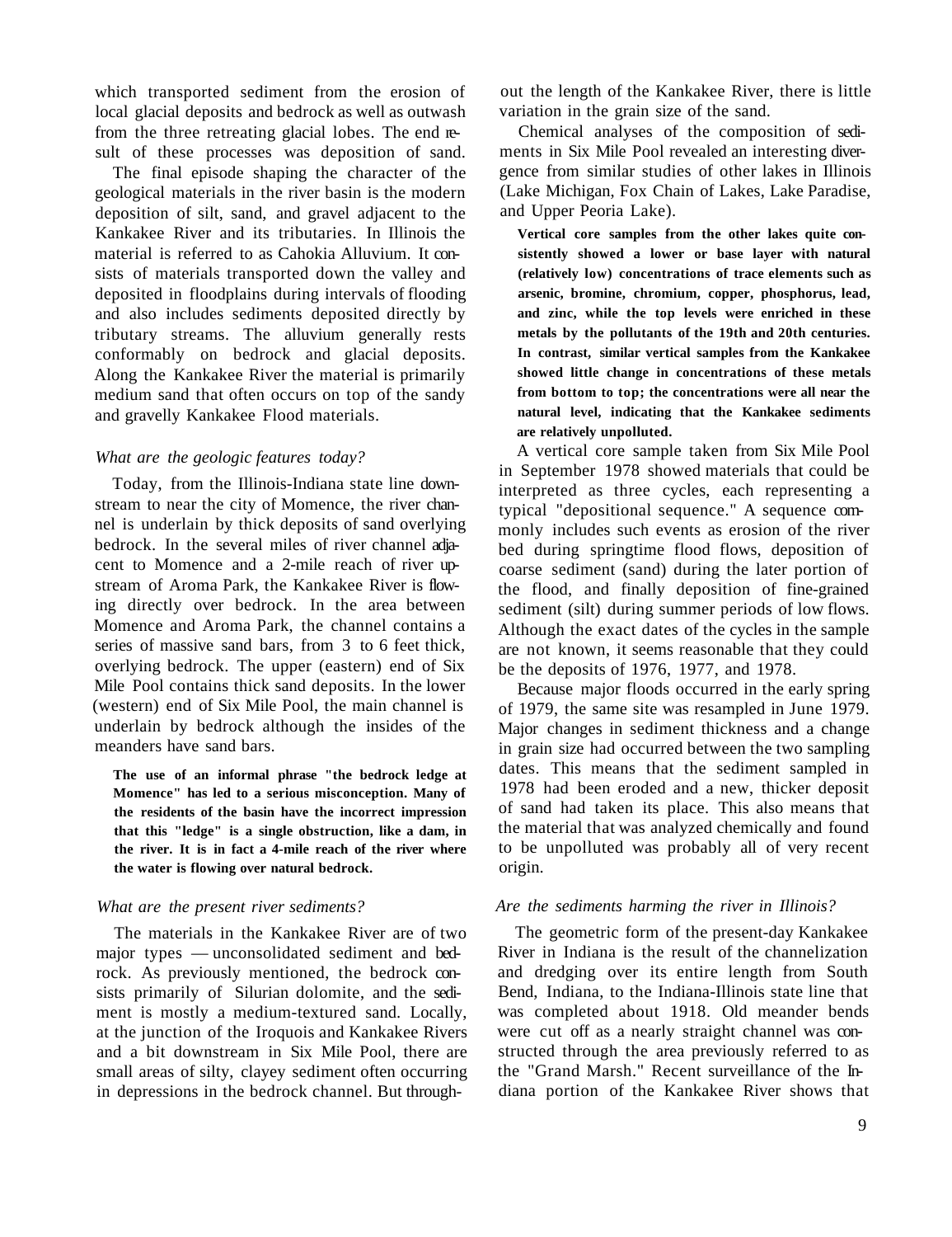the river geometry has remained essentially unchanged since the dredging activities ended. It does not appear that the river has started to meander.

In Illinois, the Kankakee River flows as a naturally meandering stream. Between the state line and Momence, an area commonly called the "Momence Wetlands," the Kankakee River flows over thick sand deposits and resembles the river in Indiana prior to dredging — that is, numerous and angular bends and a relatively narrow channel. Between Momence and Kankakee, the Kankakee River flows mostly on bedrock so that the meandering pattern is less distinct, but natural and quite stable.

It has been contended that the dredging of the Indiana portion of the river has caused sand choking and increased sedimentation upriver of the bedrock areas, particularly in the Momence Wetlands and in the Six Mile Pool near Kankakee.

If sedimentation from Indiana has adversely affected the Illinois portion of the Kankakee River, the evidence could include:

- **Island formation or sedimentary buildup (accretion) on the downriver portion of islands, and**
- **An increase in the widths of beaches and spits on the banks of the river**

These changes should be observable on aerial photos taken some years apart, as well as on topographic maps. Changes in the shape of the Kankakee River between the Indiana state line and the city of Kankakee were evaluated by studying vertical air photos and topographic maps from different periods (see box page 7).

Between 1939 and 1954, the air photos revealed

increasing sedimentation in the Kankakee River resulting in growth of beaches and islands, particularly at the confluence of the Kankakee and Iroquois Rivers. Downriver of this confluence there was no photo evidence of sedimentation.

The relatively quiet water at the mouth of the Iroquois River encourages backwater and deposition from the Kankakee and Iroquois Rivers. A spit that protrudes from the north bank of the Kankakee River at the confluence point is a sensitive fluvial feature that increases or decreases in size in response to changes in the supply of sand. From 1939 to 1954 the length of the spit increased by about 330 feet. However, the extent of vegetative cover on the connecting portion of the feature on photos of both years suggests stability for considerable time prior to 1939.

The later air photos (1961, 1973) show no significant changes during this subsequent 19-year period in river bank profiles due to sedimentation between Momence and Kankakee. In summary, the air photos indicate that sedimentation resulting in spit extensions and island and beach growth attained relative stability by the early 1950s. Study of the topographic maps gave similar results. These both suggest that the river system is in a state of near equilibrium, at least temporarily.

Further, the geometric form of the channelized portion of the river in Indiana is amazingly stable. The channel has remained straight, there has been very little tendency to meander, and the banks are relatively free of serious erosion problems. This is not at all typical of channelized rivers in the Midwest, which usually start meandering immediately.

#### **For Additional Information**

Very detailed maps showing geologic deposits adjacent to the Kankakee River in Illinois from the state line to the city of Kankakee were prepared for this study. These maps describe the unconsolidated layers, in stack units from top layers to a working depth of 20 feet, as developed from both soil survey and geologic information. These maps are presented and described in the Geological Survey's study document. Copies of this document may be obtained from the Illinois Geological Survey, see address on page facing page 1.

Also available for the Illinois area of the basin are detailed maps of the bedrock topography and the thickness of sand in land areas adjacent to the river. These maps were developed from data on file at the State Geological Survey and from drill samples taken for this study, which together augment the information about the contributions of land areas to the river.

A third series of detailed maps in the study document describes the thickness and location of sand in the river itself. These were made from sand probes and core samples taken during 1978-1979 and in some cases reflect the continuing movement of sediments in different parts of the river in Illinois.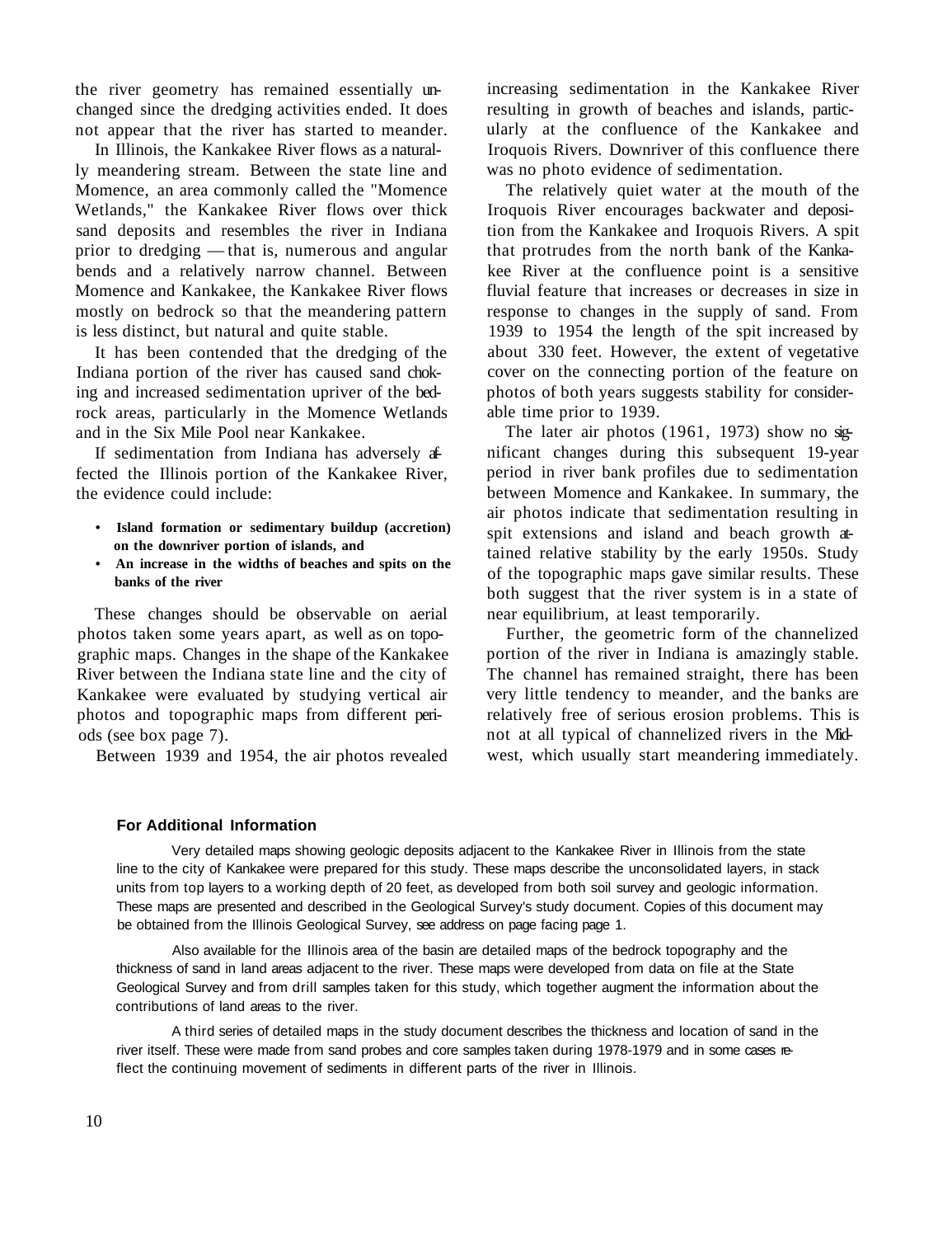# **Flow Hydraulics and Sediment Transport**

Some of the important factors that determine the hydraulic and sediment transport characteristics of a river are:

- **The materials through which a river flows**
- **The amount of water moving through the river**
- **The characteristics of the watershed**
- **The rainfall-runoff pattern from the basin**
- **The geology of the watershed**
- **The constraints imposed by humans**

Most of the major rivers of the world flow through alluvial materials consisting mainly of sand and silt. In a sand bed channel, the flow velocity and water discharge, the turbulence associated with the flow velocity, and the pattern of the secondary circulation all have the capability and the opportunity to mold the shape of the channel.

As a result of all the constraints on an alluvial channel, the velocity changes both from side to side and vertically. The velocity distribution in both the lateral and vertical directions varies in time and space. The longitudinal water slope, or the hydraulic gradient, also constantly adjusts to reflect the constraints of the channel geometry on the flow in a natural channel. This variability of the water surface profile is more pronounced for flow around a bend in the river than it is for a straight reach.

The Water Survey's study of the hydraulics of river flow and the mechanics of sediment transport in the Kankakee River was a two-year project. The first year was devoted to collecting physical data in the field and the second year to analyzing historical as well as field data (see box on next page).

**It must be clear that** *one year* **of field data cannot adequately describe all of the physical characteristics of the river — such information must be collected over 5 to 15 or more years. This means that for a dynamic river such as the Kankakee, the measurements that we obtained in 1978-1979 will change from year to year, and any "trends" that we have discerned so far may or may not prevail in future years.** 

Analyses of water discharges for water year 1979 (October 1, 1978 - September 30, 1979) indicated that the year was about average for the Momence and Iroquois stations but that it was a wet year (slightly above normal rainfall) for the Chebanse and Wilmington stations.

#### *Have flow conditions changed?*

Local residents and others had mentioned a belief that the peak flows in the river basin have changed with time. The peak flow is defined as the *instantaneous* maximum flow that may occur in a stream at a certain section over a year; it is not. the total quantity or volume of water that passes during a length of time such as a week or a month.

The peak flows at any gaging station can increase because of a number of man-made or natural factors. Increased precipitation in the basin, clearing of natural cover, heavy urban development, decrease in the natural infiltration rate, changes in the river regime (such as channelization), and other factors can change the peak flows in a natural stream.

Peak flows from various gaging stations were analyzed to identify trends. Annual peak flows at Shelby and Momence (see Figure 5) showed a trend toward increases from the 1930s through 1979, while peak flows at Iroquois and Chebanse did not show any trend (to either increase or decrease). The increasing peak flow trend at Momence seems to have a minimal effect, or no effect, on peak flows at the Wilmington gaging station. Apparently, by the time the peak flow from Momence travels to Wilmington, it is modified, truncated, and dampened by the flow from the Iroquois River and the pools behind the dams at Kankakee and Wilmington.

Trend analyses were also performed for the average annual and low flows from all the stations. Although the low flows did not show any trend, the average flows from the Momence and Wilmington stations did show a trend toward increases. The rates of increase of these average flows were almost identical at the two stations.

**The trends at Momence for increased average and peak flows indicate that something must have happened in the watershed over the years that is responsible for this change in the flow regime.** 

Historical precipitation data over the basin were analyzed to test whether or not precipitation has been increasing. In the upper northeastern part of the basin (an area that is about 25 percent of the drainage basin at Momence) the precipitation is much higher than that at any other place. However, no average trend was observed for the watershed as a whole.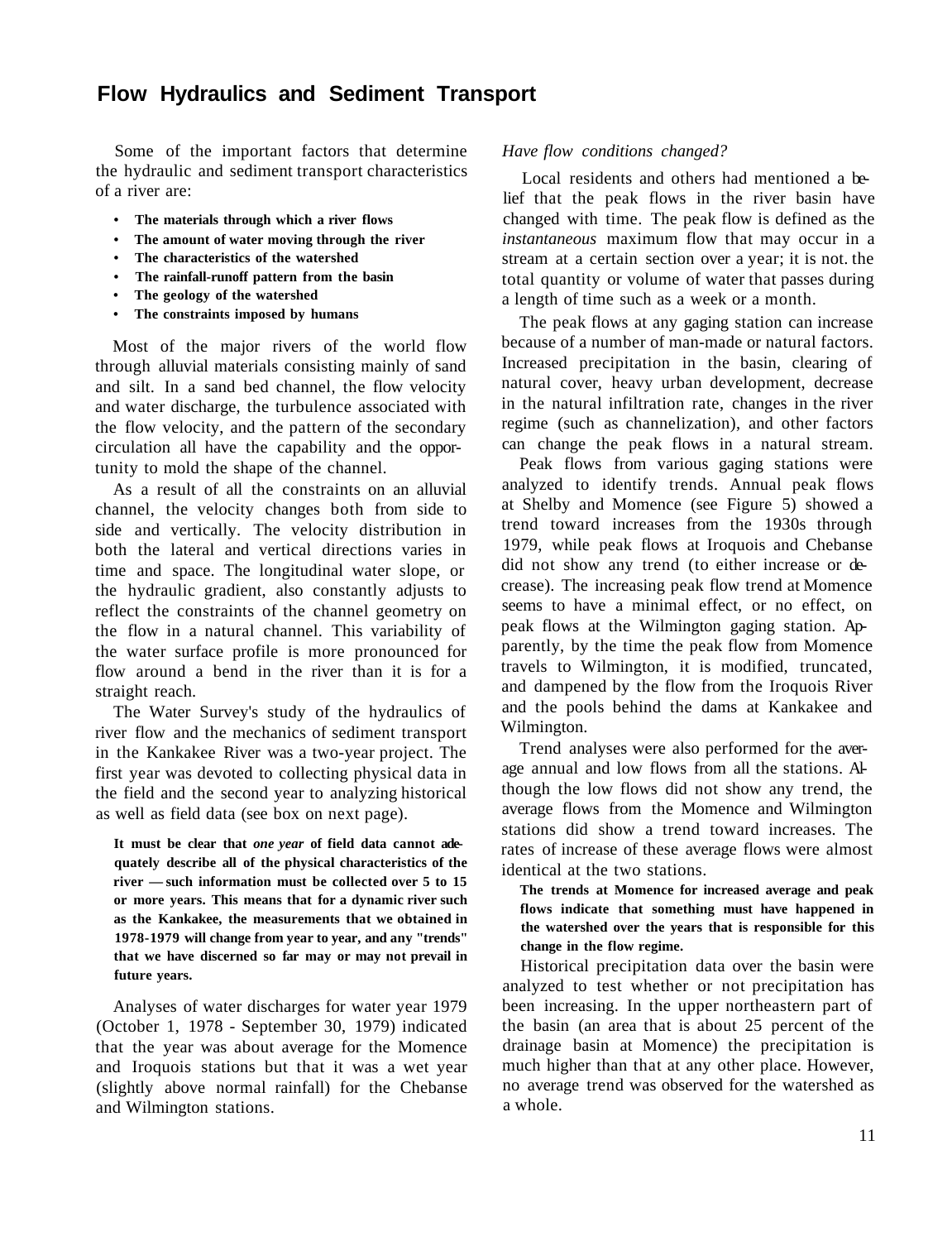#### **Hydrologic Data Collection**

The data used for the hydraulics and sediment transport analyses included both historical records and field data primarily from long established U.S. Geological Survey stream gaging stations (See map, page 2). The stations were:

**Kankakee River at Shelby, Indiana Kankakee River at the State Line Bridge (temporary) Singleton Ditch at lllinoi, Illinois (temporary) Kankakee River at Momence, Illinois Iroquois River near Foresman, Indiana Iroquois River at Iroquois, Illinois Iroquois River near Chebanse, Illinois Kankakee River near Wilmington, Illinois** 



Index stations for the Kankakee River were *Momence* near the state line where 93 percent of the drainage area is in Indiana, and *Wilmington* near the mouth of the Kankakee where it enters the Illinois River. Index stations for the Iroquois River were at *Iroquois* near the state line and near *Chebanse* not far from the confluence of the Iroquois and the Kankakee.

During the one year of special data collections for this project (water year 1979 which is from October 1, 1978— September 30, 1979) four types of data were collected at the four index stations:

- **1) Daily suspended sediment samples (and more frequently during flood events)**
- **2) Daily stage (river height) records**
- **3) Detailed velocity distribution data once a month**
- **4) Bed material samples from the stream**

The same kinds of data were collected at the two temporary stations (lllinoi and State Line Bridge) but less frequently, about once every two weeks but more often during flood stages. Bed materials in the main stem of the Kankakee in Indiana up to U.S. Highway 30 also were sampled. Long-term monthly suspended sediment data were available from the U.S. Geological Survey for the two Indiana stations (Shelby and Foresman). Bed load samples were collected at State Line Bridge, Iroquois, and Chebanse stations.

Water surface slope (gradient) data were collected at the lllinoi station on Singleton Ditch, at Chebanse and Iroquois on the Iroquois River, and at Wilmington and Momence on the Kankakee River.

Six trips on the river were taken during the study to observe the present conditions and in some cases to collect samples of the bed and bank materials.

Other historical records also were analyzed, including:

 Historical data on flow duration, peak flows, and average annual flows for all of the main gaging stations in Illinois to discern any trends in flow conditions.

 Historical precipitation data for the entire basin to find out if rainfall had changed through the years. Cross-sectional data from 1967-1968 and 1977-1978 from soundings taken by the Illinois Division of Water Resources to measure any changes in the shape of the river bed. The 1977 and 1978 data were used to prepare the detailed hydrographic maps of Six Mile Pool.

#### *What are the bed materials like?*

The Kankakee River is a dynamic river. Changes on the bed of the river have been occurring and will continue to occur. In some areas the river will erode its bed of erodible materials and in other areas it will deposit them (see Figure 6). this pattern will probably continue for the foreseeable future.

Some 375 samples of river bed and bank materials were collected in Illinois and Indiana. These were analyzed to characterize the particle size distribution of the materials and its effect on the sediment transport characteristics.

**The characteristics of these materials are aimost identicai. The median diameters vary from 0.2 to 0.4 millimeters, considered fine to medium sand. Because of the uni-**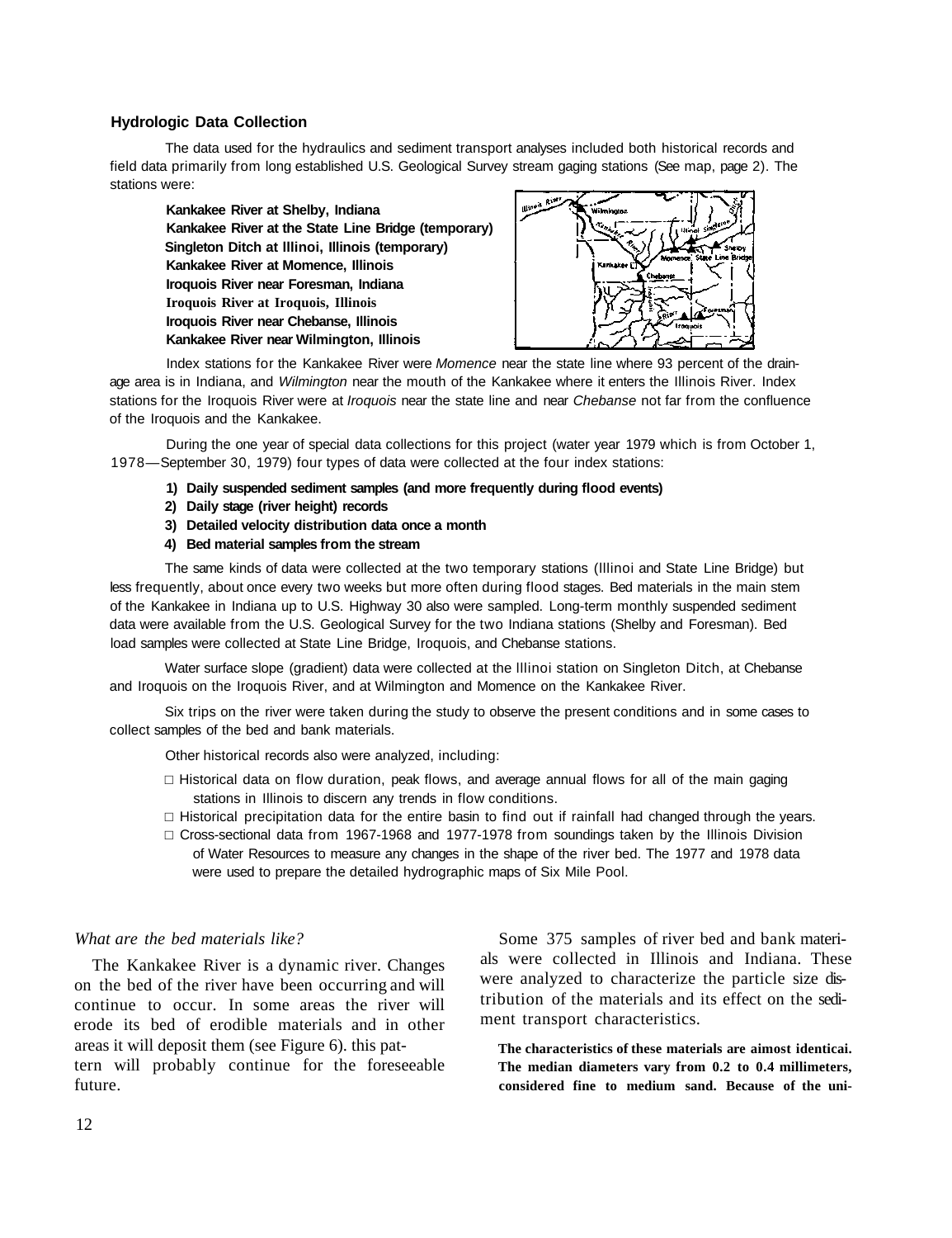

FIGURE 5

This graph depicts the annual peak flows at Momence for the years of record at that station and the "trend" of increasing peak flows from 1931-1979.

(The trend line was developed from the 3-year moving averages, a statistical technique. To obtain the 3-year moving average values, the peak flows for the first 3 years are added, the arithmetic average is computed, and the average value is assigned to the middle year. Then the peak flow for the 4th year is taken, the 1st year is dropped, and the average value from these 3 years is computed and assigned to the new middle year. This is continued for the entire period of record. This technique smooths out sharp peaks and valleys in the data and provides a workable statistic.)

**formity of the bed materials collected at different locations, it would be very difficult to identify the origin of a sand particle on the river bed.** 

The bed materials were less than 5 percent silt and clay from Highway 30 in Indiana to Six Mile Pool, where values rose as high as 30 percent. These high silt and clay contents in the pool are a normal characteristic of any pool created by a dam, as fine materials settle out because of the reduced flow velocity.

Except for a few rocky segments in Illinois, the Kankakee River is flowing on a sandy bed with the contributing tributaries also flowing on sandy beds. Even the bank materials are composed of sand, especially in Indiana. This point is very important as far as the hydraulics of flow is concerned. The sand particles on a steep bank are unstable unless the banks are protected by artificial or natural materials.

Well-graded stones or rock (called riprap) with properly designed filter blankets can be constructed to protect the banks in sandy channels. Natural cover such as tree roots, bushes, and other vegetation can also protect a sandy river bank.

#### *What is the sediment load?*

The total sediment load carried by a river consists of a suspended load and a bed load. The *suspended load,* which is the sediment that moves in suspension within the water body, consists of bed or bank materials and materials washed from the watershed which are usually silt and clay. The *bed load*, on the other hand, is composed of the materials that move near the bed either in suspension or with a sliding or rolling motion. These materials are usually sand in midwestern streams.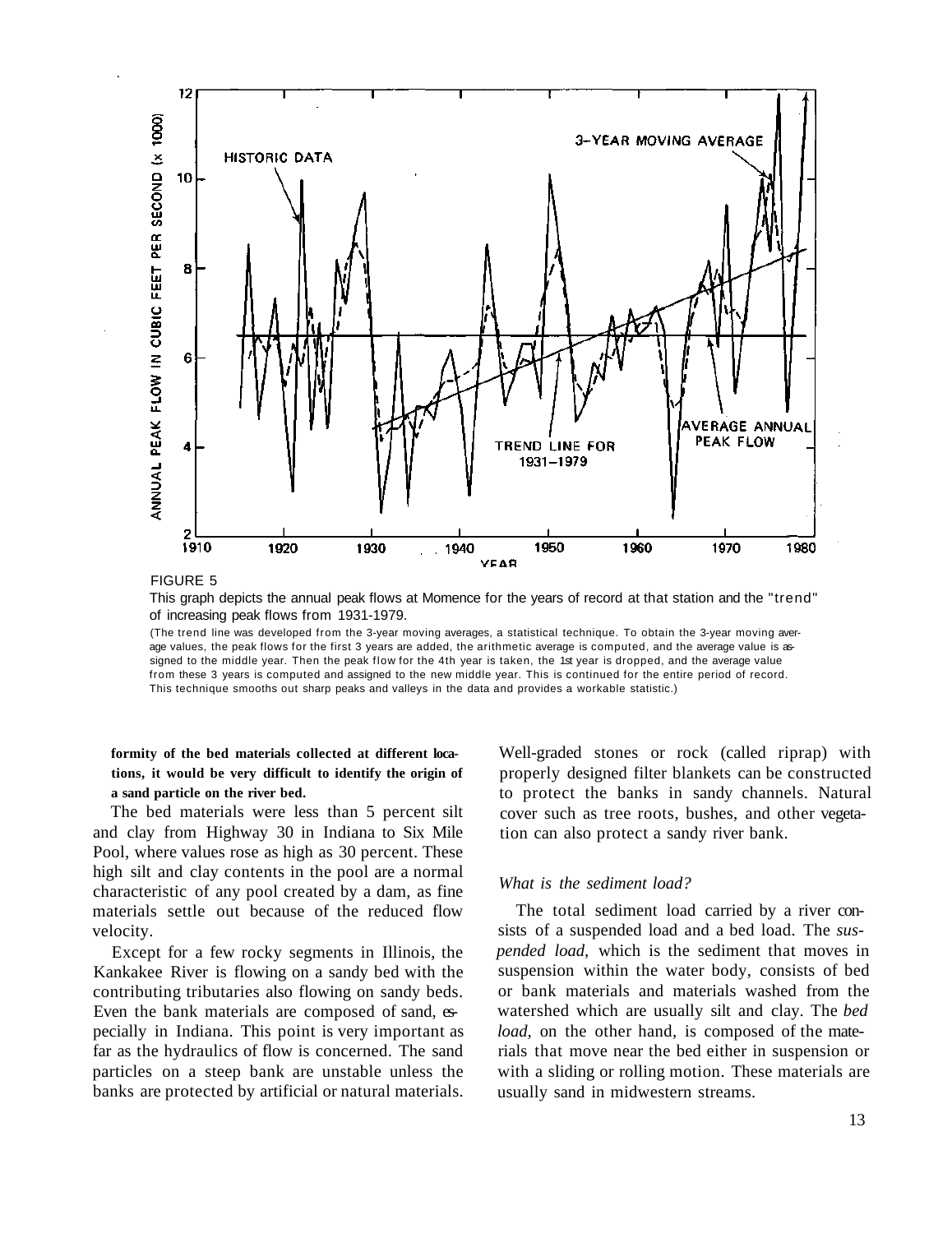

#### FIGURE 6

Near the mouth of the Iroquois River where it joins the Kankakee, considerable sediment has been deposited, while upstream in the Iroquois there has been both erosion and deposition. The differences shown here are over a 20-year period, 1958- 1979. Similar bed scour and deposition on the bed at other locations occur in the main channel of the Kankakee River.

The sediment load carried by a stream is a function of a number of variables. The major ones are:

- **1) The characteristics of the watershed, such as soils, forest cover, and agricultural practices**
- **2) The meteorological conditions, such as rainfall and runoff characteristics, and snow and ice melt**
- **3) Physical features, determined by land use and urbanization practices, the nature of the bed and bank materials, soil cover, bank cover, and characteristics of the tributaries or dainage ditches**
- **4) Man-made constraints, such as river straightening and channelization, repair or maintenance of stream banks and levees, and construction of dams**

These variables can interact and may modify or change the sediment load in a river though the water discharge remains the same. For midwestern streams, the constraints exerted on the watershed may have more influence on the sediment load than does the normal discharge of the stream. Thus, for the same discharge at two different times of year, such as early spring when the watershed has been plowed, and fall when a large part of the watershed is covered with residue from harvested corn or soybeans, the sediment load can be completely different.

A comparison of daily water discharge and sediment discharge at the Illinois gaging stations showed that the peak of sediment discharges does not always occur at the same time as the peak of water discharges (see Figure 7). This difference may have resulted from the varying conditions of the watershed, as mentioned above. At many stations, during different periods of the year the suspended sediment yield per square mile changed by 100 percent with the same water discharge.

The composition of the suspended sediment load carried by the river also changed from one station to another and from one season of the year to another.

**During low flows in the winter and late summer, the suspended sediment load consisted of silt and clay, but during high flows, the composition of the suspended load changed drastically, and sandy materials made up 50 to 80 percent of the suspended load.** 

The Iroquois River stations (Iroquois and Chebanse) were exceptions, for their suspended sediment loads remained silt and clay throughout the year, reflecting the finer glacial lake sediments left in the Iroquois basin — and giving a cloudy appearance to the water.

The composition analyses of the suspended sediment load indicated that in all probability the suspended load measured at Momence and Wilmington *is the total load* carried by the Kankakee River at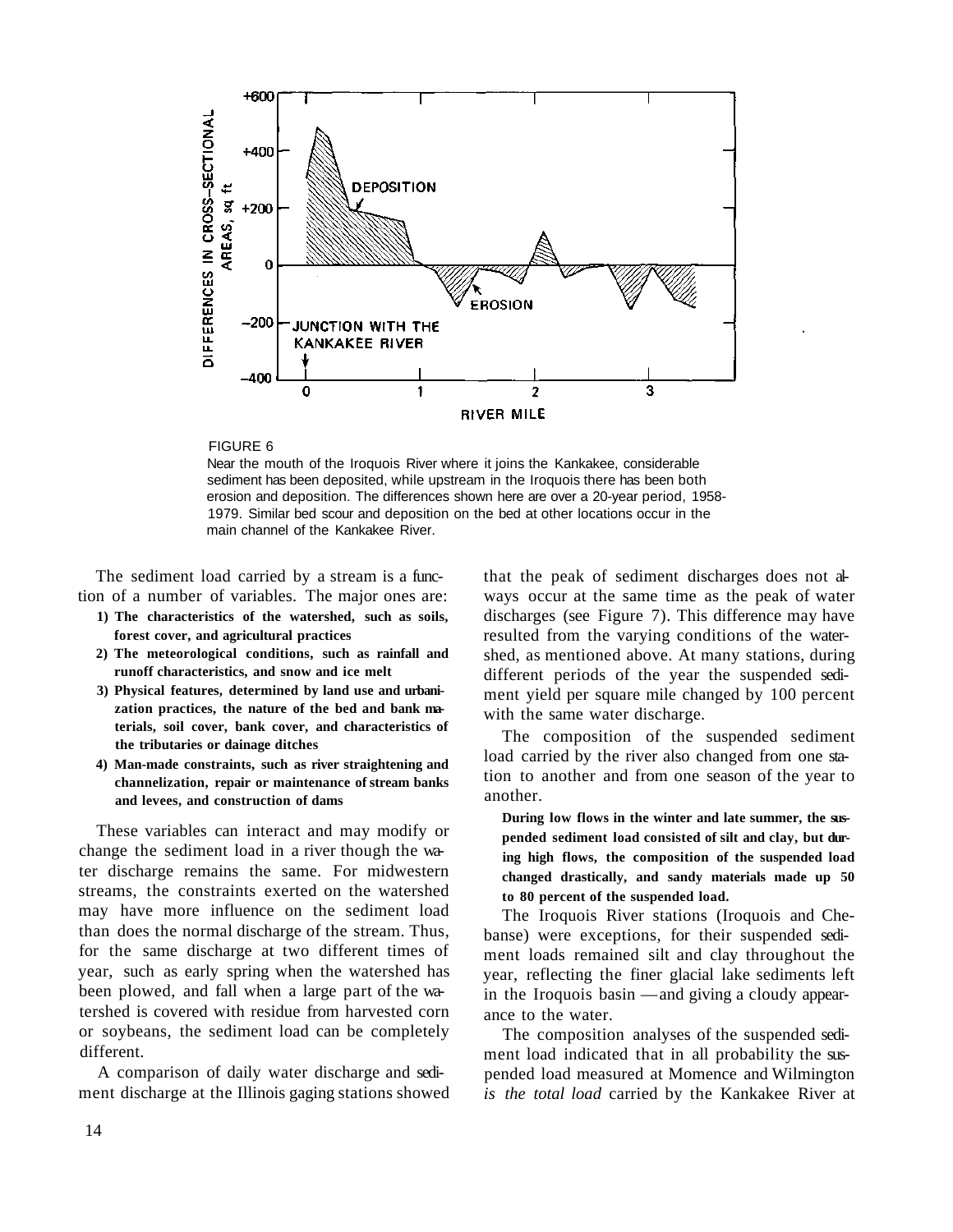

FIGURE 7

That peaks in sediment discharge do not always coincide with peaks in water discharge is illustrated here. Though the two peaks in early March (1979) were nearly the same, the water discharge remained fairly high through April while the sediment load was comparatively low. The increase in sediment load in mid-April was during a storm episode.

those two stations. Actually, the larger rocks, cobbles, and boulders that make up the river bed near Momence and Wilmington create greater turbulence and thus suspend almost all of the sediment load.

Analysis of the daily suspended load from the Illinois stations showed that during the flooding season and within a period of about 60 to 80 days, approximately 70 to 80 percent of the total yearly suspended load passed the four main stations in Illinois. Thus, extensive samples during flood stages and infrequent samples during other times of the year may be adequate to account for about 80 percent of the total yearly suspended load in the river.

A simple suspended sediment load budget performed for the stations in Illinois showed the suspended loads passing the stations to be as follows for water year 1979:

| 131,900 tons (estimated) |
|--------------------------|
|                          |
|                          |
|                          |
|                          |
|                          |

Thus, not all of the sediment in the Kankakee River in Illinois comes from Indiana. Part of it is picked up from local sources.

The contribution of suspended sediment load by different drainage areas above the four index gaging stations was different and indicated the nature and amount of sediment load carried by the river at various locations. For water year 1979, the suspended load in the Kankakee River at Momence was 67.7 tons per square mile of drainage area, and for Chebanse, at the mouth of the Iroquois River, it was 267 tons per square mile of drainage area. The drainage areas at these two stations are almost identical in size. Thus, the watershed of the Iroquois River (in both Indiana and Illinois) is obviously contributing much more suspended load than the watershed of the main stem of the Kankakee River.

**Although the Iroquois River carries more suspended sediment load than the main stem of the Kankakee, most of the** *suspended* **load from both rivers is transported all the way to the Illinois River. In contrast, the** *bed load* **in the Kankakee River requires a much longer time for most of it to be transported to the Illinois River.** 

The bed load data were collected at the State Line Bridge, Iroquois, and Chebanse stations during flood stages. No significant amount of bed load was observed to move at other times. Briefly, the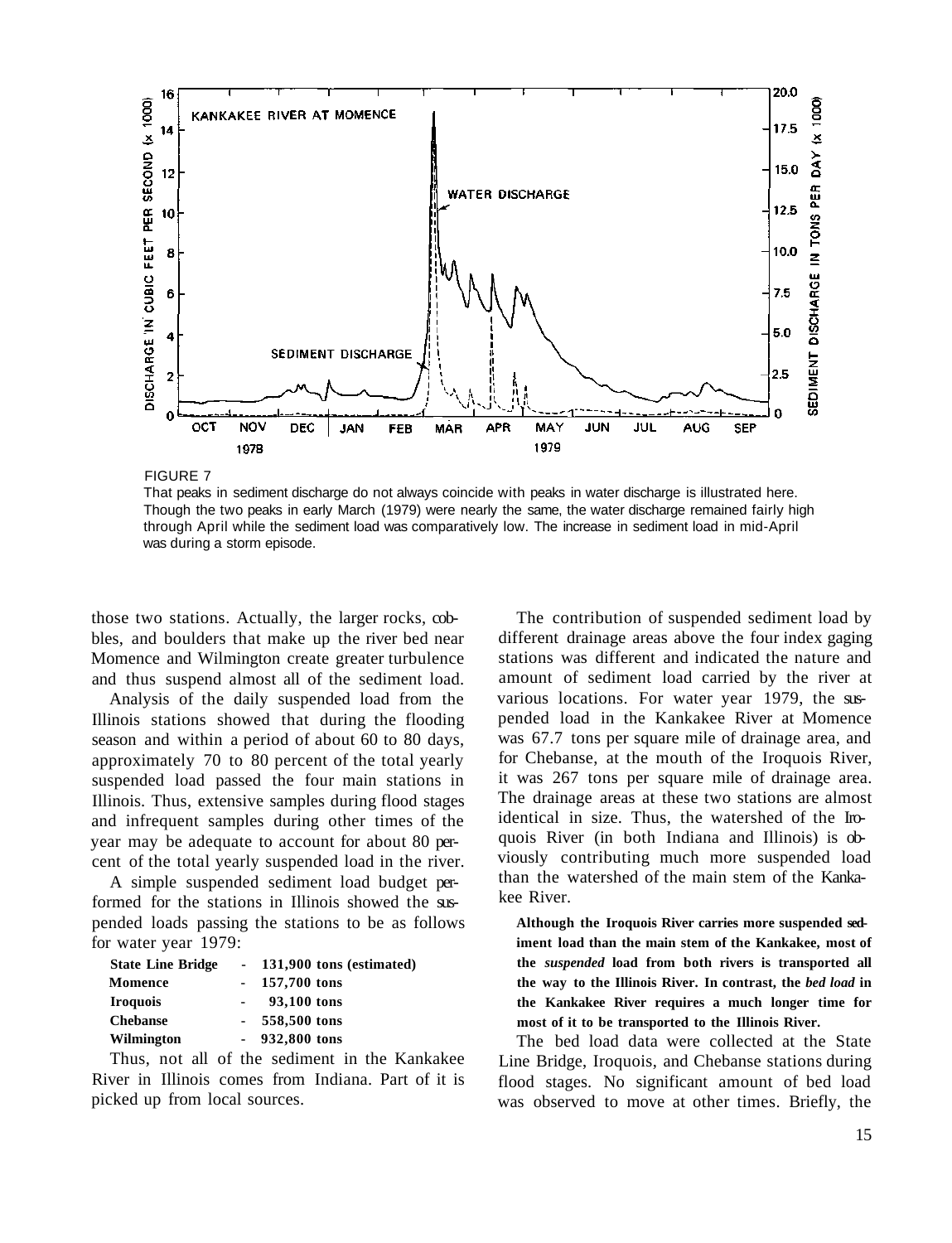

#### FIGURE 8

The successive movement during the summer of 197S of a sand bar near the State Line Bridge is shown here. The lines represent the leading edge of the sand bar, which was entirely under water. Its shape became skewed as it reached the slower-moving water on the Illinois side of the bridge. Formation of sand bars is believed to be a recurring event at this location.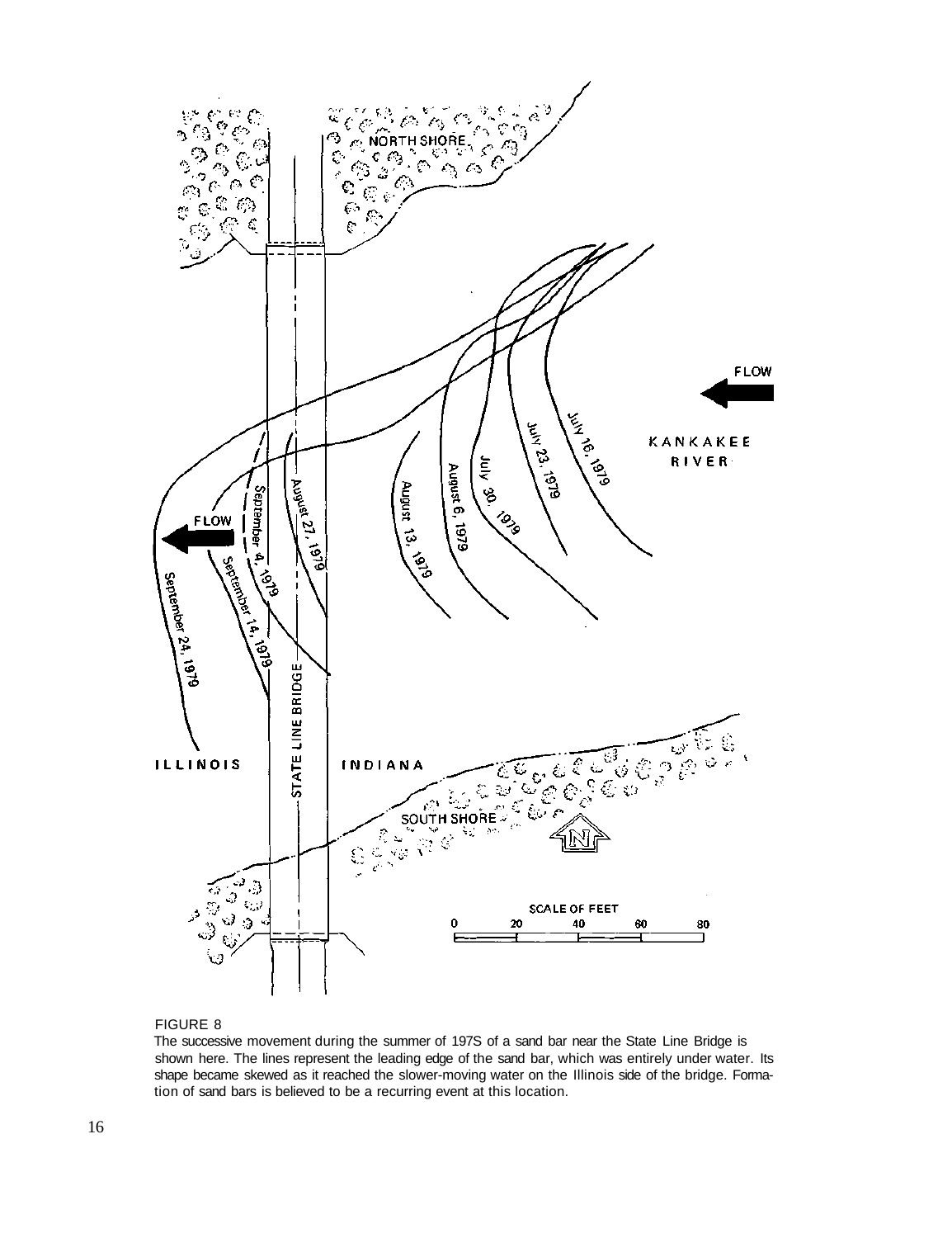*bed load* portion of the total sediment load:

- **Moves mostly during flood stages**
- **Occasionally makes up a significant portion of the total sediment load**
- **Consists of the same kind of material as the bed material itself**
- **Often is in the form of sizable, slow-moving sand bars in the main stem of the Kankakee River**
- **Was insignificant on the Iroquois River**

A number of active sand bars on the Kankakee River were surveyed. One sand bar near the State Line Bridge (see Figure 8) was monitored through the summer of 1979. This sand bar moved about 18 to 24 inches a day. The bar was about 150 to 200 feet wide, approximately 1600 feet long, and about 3 to 4 feet high at the leading edge. Its total volume was about 12,000 to 18,000 tons, which is about 9 to 14 percent of the total sediment load (suspended and bed load) at this location. *It will take the sand moving as a bar a long time before it finally moves through the Kankakee River.* Possibly the formation of the bar at the state line is a recurring phenomenon.

Although the sand bar at the state line was not carrying a tremendous amount of sand when compared to the total suspended load, it must be remembered that most of the *suspended* load flows downstream into the Illinois River.

**The movement and the presence of a sand bar that remains at one location for a long time, such as this one, will reduce the effective depth of water and thus the recreational use of the river at that location. Thus the total volume of sand moving as a sand bar may not be very large compared to the total sediment load, but its effect on recreational use of the river may be very significant.** 





Many of the sand bars in the Kankakee River remain in one place for a long time and are visible above water at normal river stages. The one shown here is in Six Mile Pool, which is just downstream from the junction of the Iroquois and Kankakee Rivers.

Figure 9 shows a sand bar in Six Mile Pool. A generalized analysis of changing flow regimes in a river has shown that increasing the gradient of a river having uniform bed materials and slightly increasing average flows results in an increase in the sediment load in the river (see box on next page). At the same time, dredging near the confluence of two rivers can increase the sediment load from the tributary and cause the formation of sand bars in the main river downstream.

#### **Maps of Six Mile Pool**

Nine hydrographic maps covering the entire length of Six Mile Pool were developed primarily from the sounding data collected in 1977-1978 by the Division of Water Resources. Some additional soundings were made in 1979.

Six Mile Pool stores about 2400 acre-feet of water at the spillway elevation of 595 feet above mean sea level. Computations determined that the trap efficiency of the pool is negligible. However, localized sand deposits have occurred and it is likely that some rearrangement of these deposits takes place within the pool each year. For this reason, the hydrographic maps *reflect only the conditions of the pool for 1977-1978* and caution must be exercised in extrapolating these data for the future. It is probable though that 80 to 90 percent of the pool may not change significantly over the years.

The detailed hydrographic maps are available from two sources: the Illinois State Water Survey (see address on page facing page 1) and the Illinois Department of Energy and Natural Resources, 309 West Washington Street, Chicago, IL 60606, Attention: David Jones.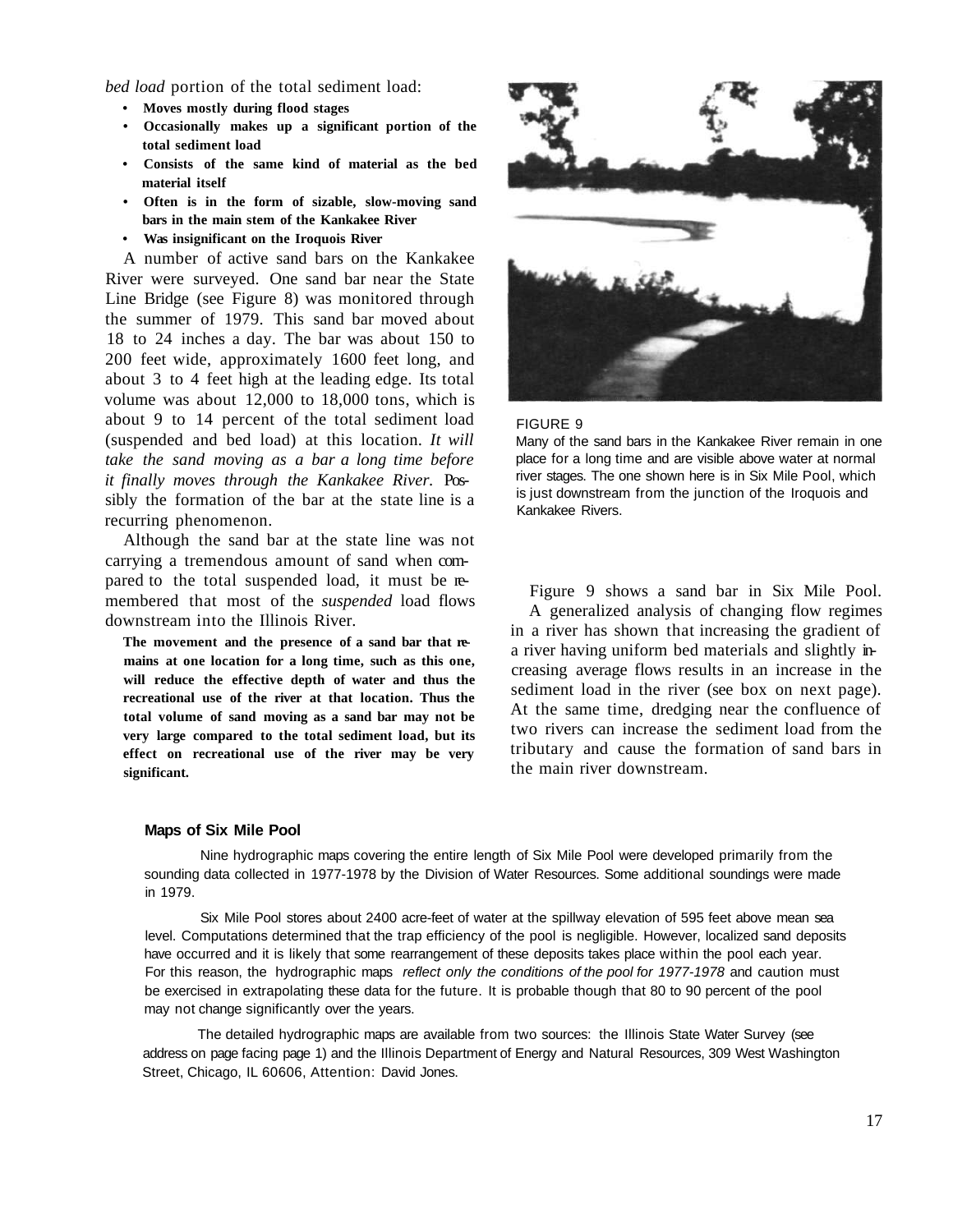#### **What Happens When a River Is Changed?**

A natural river sets its own course and builds its own natural balance or equilibrium. Several physical characteristics play a role in this balance. The amount of water flowing in the stream, called water discharge (A), the slope or gradient of the stream (B), the sediment load (C), and the type of bed material through which the river flows (D) are the important ones, though there are other physical and hydrological variables of lesser importance.

Hydrologists have found that a river will remain in balance as long as the product of the discharge and slope (A x B) is proportional to the product of the sediment load and the median size of the bed material (C x D). (See top sketch).

However, if for any reason any one of the four variables is changed, there must be a compensatory change in one or both of the variables on the other water discharge (A) and stope (B) are proportional to sediment load (C)

side, as the river seeks its balance once again.

The bottom sketch shows a hypothetical example of how this might work. Here a river has been straightened so that its length has been decreased. The shortened length has resulted in an increase in the gradient. It has been assumed for this example that the water discharge and bed materials have not changed and are more or less the same through the length of the river. In this situation, the only alternative for the river to achieve equilibrium is to increase its sediment load, either from scouring its bed and banks or from picking up materials (washoff) of the watershed. However, when this increased sediment load is delivered to the downstream reaches where the gradient has not been changed, it will be an extra burden — and the river will deposit this sediment, forming sand bars or islands. This compensation also occurs when the other variable, water discharge, changes. To balance the river, C (sediment load) must increase to balance



and bed material size (D)

ORIGINAL SLOPE **SLOPE OF** STRAIGHTENED RIVER  $\rightarrow$  zone of erosion ZONE OF DEPOSITION

the increase in slope (B)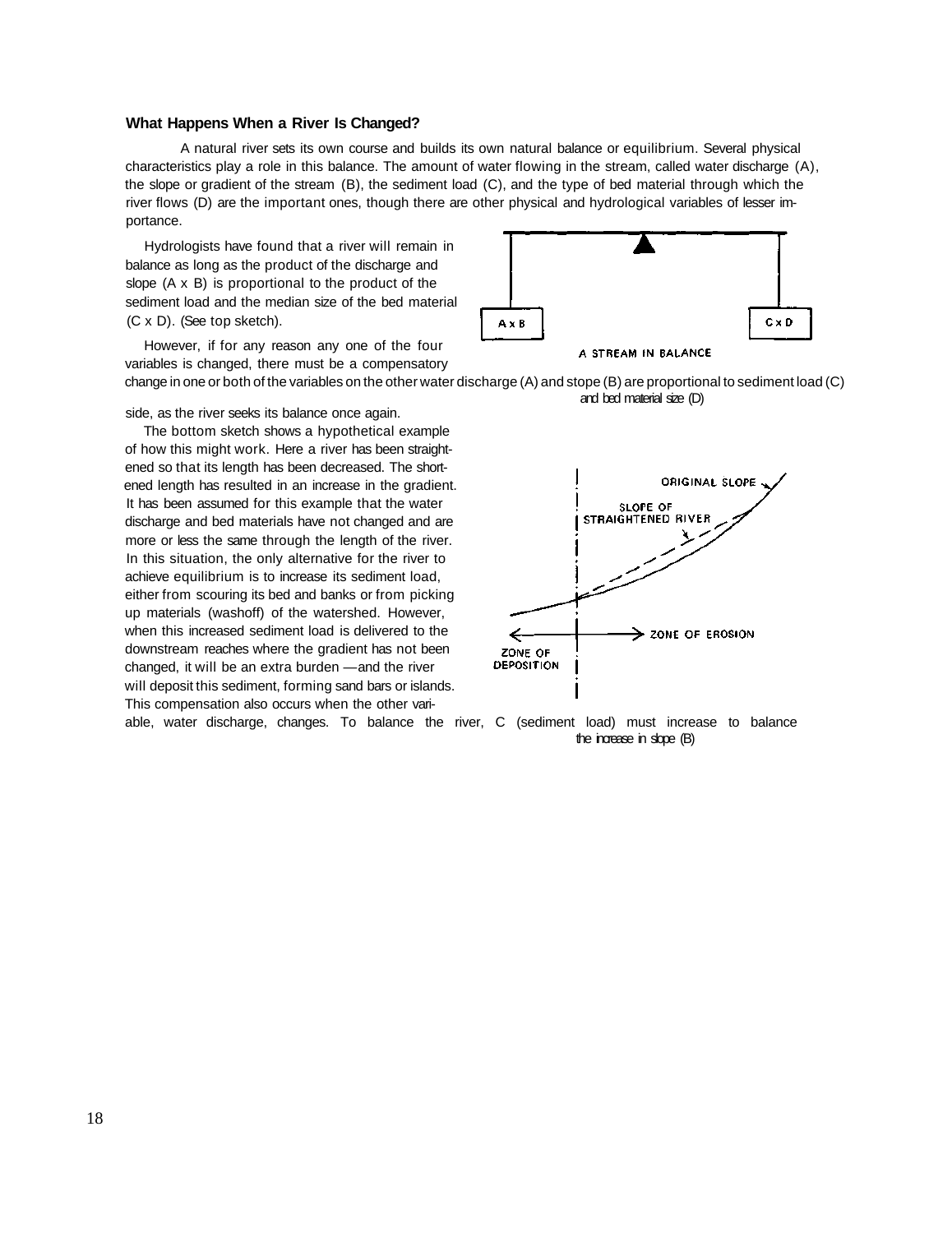# **Effects on Aquatic Life**

There was concern among Illinois citizens that sediments, especially sand, washed into the Kankakee River in Indiana are deposited as they reach the slower-moving Illinois portion of the river and that these deposits have detrimental effects, including a reduction in diversity and abundance of aquatic life.

Sedimentation adversely affects the aquatic life of a stream through loss of habitat, direct mortality, injury, and growth suppression. The degree of damage is directly related to the amount of sediment deposited.

Although the large expanses of sand in the river between Momence and the Indiana border have existed for thousands of years and even though the sand-associated aquatic communities have developed together, there was concern that the sand might move farther downstream, covering bedrock, boulder, rubble, and gravel substrates (the base on which an organism lives). If this were to occur as a result of increased sedimentation, sizable populations of native species would be eliminated from these areas.

The Natural History Survey's research for this biological study was designed to:

- **1) Assess the impact in Illinois of upstream activities which might increase sedimentation or sediment transport into the Illinois portion of the river, especially upstream of the city of Kankakee, by providing quantitative estimates of the principal macroinvertebrate populations, mussels, and fishes associated with known substrate types**
- **2) Combine this quantitative sampling with additional qualitative sampling in the Illinois portions of the river to assess the status of species officially classified as threatened or endangered by either state or federal agencies, or species considered rare or unique, or whose status is uncertain.**

Emphasis in this study was on quantitative biological sampling in the Kankakee River upstream of the city of Kankakee. Additional sampling was done as necessary throughout the Illinois portion of the river to assess the status of threatened, endangered, or rare species. The sampling was done during October and November of 1979.

Seven sampling sites in the river were selected to represent the three general substrate types: mostly sand, mostly coarse rocks, and mixed sand and

#### **Biological Sampling Stations**

#### **Predominantly sand substrates**

- Station 1, upstream of Momence (1 mile SE of Illiana Heights)
- Station 7, between Aroma Park and the city of Kankakee (a little over ½ mile WSW of Aroma Park)

 **Coarse substrates — rock, gravel, cobble, little sand**  Station 2, vicinity of Momence (about *%*  mile WSW) Station 6, upstream of Aroma Park (3/10

mile SE)

 **Transition area — rock and shallow to deep sand areas in rapid succession (rather than in long expanses)** 

Station 3, about 3½ miles SW of Momence Station 4, about 4½ miles SW of Momence Station 5, about 2½ miles SE of Aroma Park

#### **Estimated Substrate Composition (%) at Sampling Stations**

| Substrate      | Percent at each station |    |    |    |    |    |     |
|----------------|-------------------------|----|----|----|----|----|-----|
| material       |                         | 2  |    |    |    | 6  |     |
| Silt           | 20                      |    | 10 | 30 | 10 | 10 |     |
| <b>Debris</b>  | 10                      |    |    |    |    |    |     |
| Sand           | 70                      | 20 | 10 | 40 | 20 | 20 | 100 |
| Gravel         |                         | 60 | 30 | 10 | 50 | 40 |     |
| Cobble         |                         | 20 | 40 | 20 | 10 | 20 |     |
| <b>Bedrock</b> |                         |    | 10 |    | 10 | 10 |     |

coarse rocks (see box on this page). The table shows the percentage of the various substrate materials found at each sampling station.

#### *What is the fish population?*

In all, 44 species of fishes were collected in 1979 at the seven stations. Sites with sand or silt-sand substrates supported fewer species, fewer individuals, and lower biomass (total weight of fishes per unit of area) than did sites with coarser substrates. The transition area had about the same number of species and biomass as the coarse substrate areas but had fewer individuals.

**Analyses of the data indicated that if the areas of coarse substrates were converted to chiefly sand areas, the num-**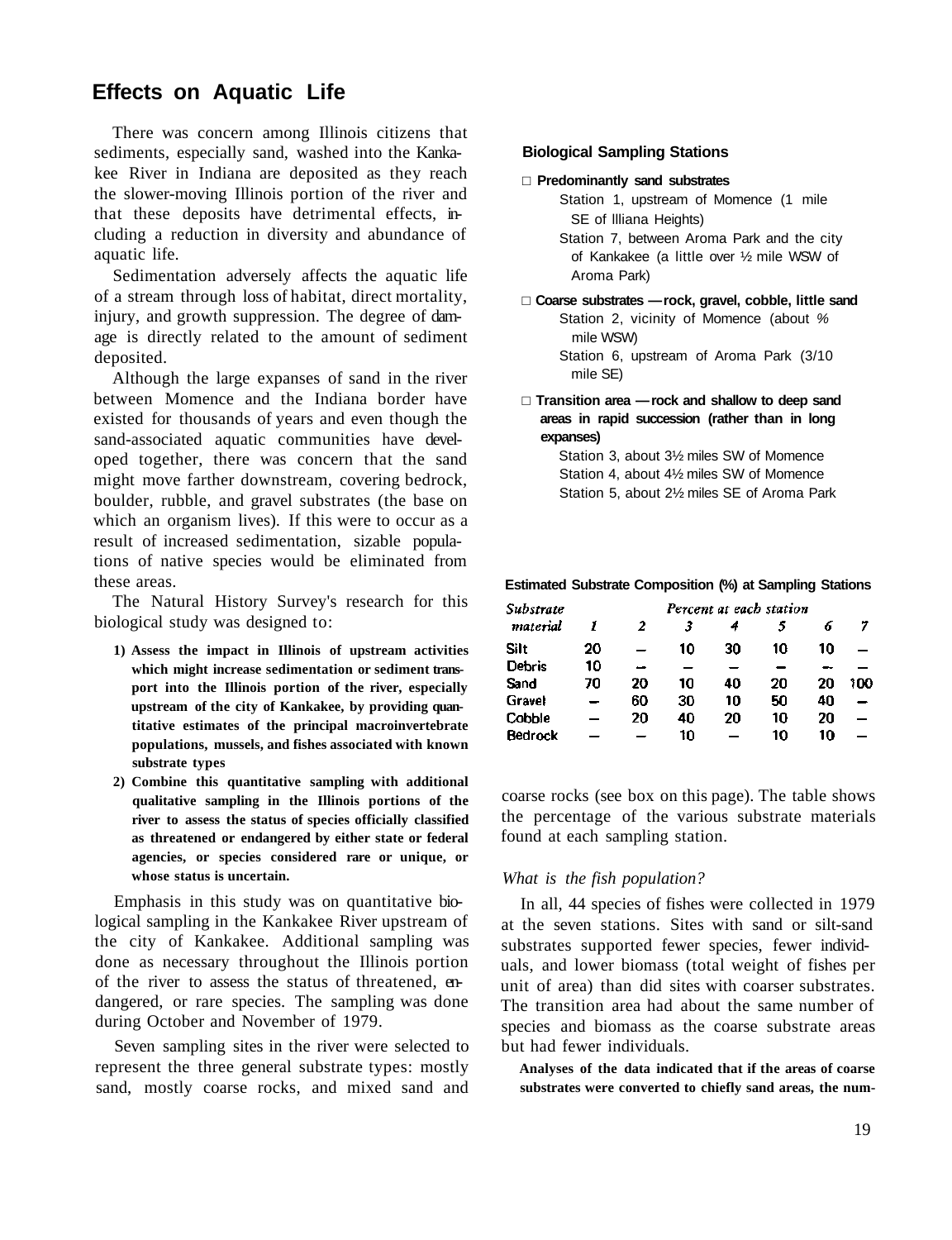**ber of fish species would reduce by about 30 percent, the number of individuals by about 70 percent, and the biomass by about 85 percent.** 

The status of six species of Kankakee River fishes considered to be endangered, threatened, or rare in Illinois was reviewed. These are the pallid shiner, blacknose shiner, northern brook lamprey, ironcolor shiner, weed shiner, and river redhorse.

The *pallid shiner* was thought to be eliminated in Illinois until 1978 when populations were discovered in the Kankakee River at Custer Park (Will County) and in the Mississippi River in Carroll County. It is now being considered for legal protection as an endangered species in Illinois. The population remaining in the Kankakee River persists because of high water quality and clear, rocky habitats. Increased sand deposition and turbidity in the river would be detrimental.

At the turn of the century the *blacknose shiner*  was distributed throughout the northern two-thirds of Illinois, and its decline has been among the most dramatic of any Illinois fish. It now occurs in the state only in parts of the Fox, Green, Rock, and Kankakee Rivers. The blacknose shiner is restricted primarily to tributaries of the Kankakee in Illinois and is seldom found in the main stream. It does well in sand substrates, and in fact prefers them. So increased sand deposition would probably not have a significant detrimental effect upon the blacknose shiner. However, the total consequences of habitat and other alterations in the river as a result of increased sand deposition are unknown. Even a small change could be serious for a species already suffering a decline.

The *northern brook lamprey* was found in the Kankakee River in Kankakee County in the early 1960's, and has since been found at two additional sites in the river. Northeastern Illinois, northern Indiana, and the northern half of Ohio are on the southern periphery of its range, and distribution of this lamprey is sporadic. In Illinois, it is restricted to the Kankakee River.

The *ironcolor shiner* is restricted to the sandbottom creeks in Iroquois and Kankakee Counties, where it is common, and Mason and Tazewell Counties, where it is uncommon and sporadic in occurrence. It once was found in the Des Plaines River in Cook County. It is generally distributed and apparently common in most of the southern states.

All but two of the known Illinois records for the

*weed shiner* are from the sand areas of Iroquois and Kankakee Counties, where it is a common creek fish. While never abundant in Illinois, it was formerly more widely distributed in the northern and central parts of the state. It also is widely distributed in the southern states.

The *river redhorse* is known in Illinois from the Fox, Kankakee, and Vermilion (of the Wabash River systems). The largest population appears to be in the Kankakee. There are too few early records to make inferences about its former distribution and abundance.

#### *How have the mussels fared?*

Thirteen species of mussels were collected in 1979. Predominantly sand substrates such as those found upstream of Momence and downstream of Aroma Park support few, if any, mussels. Density and number of species varied at sites with substrates other than predominantly sand. While substrate is an important factor in the distribution and size of mussel communities, other factors, such as presence or absence of fish hosts, are also important.

**Since mussels occur at various densities throughout the upstream portion of the Kankakee River in Illinois, sedimentation of the present non-sand areas would destroy some part of the mussel fauna. Two large and diverse mussel beds exist upstream at Momence and Aroma Park. If these areas were covered by deep, rolling sand, a significant portion of the mussel fauna of the Kankakee River would be destroyed.** 

Among the past and present mussel fauna of the Kankakee River in Illinois, 12 species are rare and/or threatened with elimination from Illinois and, in some cases, extinction. These species include *Anodonta imbecillis, Cumberlandia monodonta, Cyclonaias tuherculata, Dysnomia triquetra, Ellipsaria lineolata, Lampsilis higginsi, Lasmigona compressa, Ligumia recta, Plethobasus cyphyus, Quadrula metanevra, Simpsoniconcha ambigua,*  and *Villosa iris.* Damage by sedimentation to endangered, threatened, or rare species would depend upon the degree and location of the sedimentation.

#### *How are macroinvertebrates affected?*

Benthic macroinvertebrates are organisms large enough to be visible to the unaided eye that live on or in the bottoms of streams or lakes. In the Kankakee River they include a variety of species of midges, caddisflies, and water beetles. Larvae of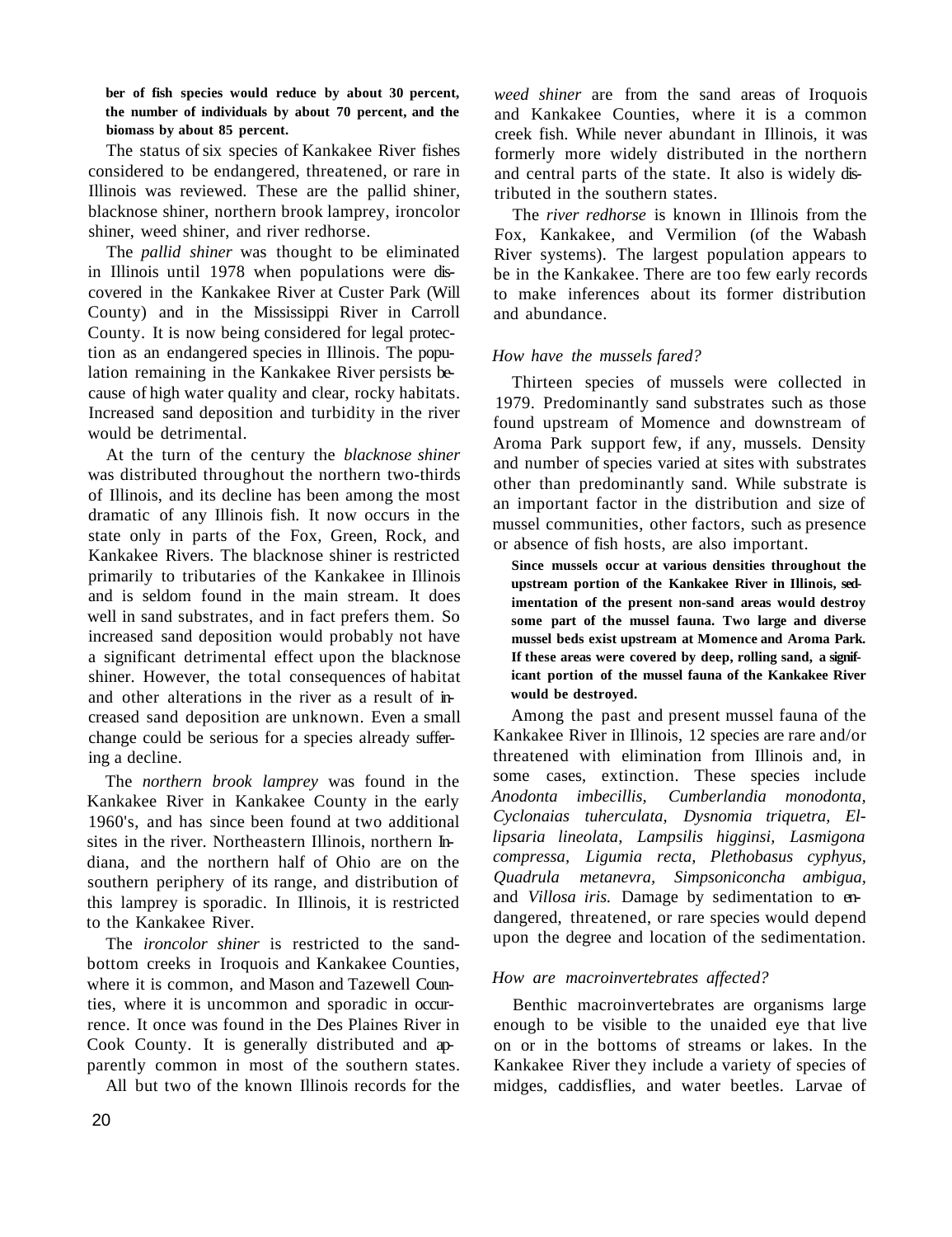aquatic insects are an important part of the aquatic food chain.

In 1979, 143 species of benthic macroinvertebrates were collected. Their diversity increased with increasing diversity of the habitat. That is, sites with progressively more complex substrates supported a greater variety of species. Sites where sand or sand-silt substrates predominated supported fewer species than sites with substrates composed of varying amounts of silt, sand, gravel, cobble, and bedrock.

For example, in the predominantly sand areas upstream of Momence and downstream of Aroma Park, only 25 to 28 species were collected; in the transition area (where bedrock and shallow to deep sand areas occur in rapid succession), 44 to 50 taxa were collected; and at sites with the most complex substrates of silt, sand, gravel, cobble, and bedrock, 70 to 80 taxa were found.

In the Kankakee River, the conversion of areas where coarse substrates predominate to areas chiefly composed of sand (as a result of erosion from snag removal or bank clearing upstream) would reduce the number of invertebrate taxa.

**The number of species would be reduced approximately 36 percent if moderate increases in the transport of sand sediment occur and create conditions comparable to those observed in the transition area. If increased sand were to move downstream to cover existing gravel, rubble, and bedrock with deep, rolling sand, the number of species would be reduced approximately 65 percent. Although the density of invertebrates occurring among different substrate types varies, the coarse substrates generally supported greater mean numbers per unit area.** 

The character of the substrate may be the primary physical factor influencing the distribution and abundance of benthic macroinvertebrates in the Kankakee River. Thus, any variable that affects the nature of the riverbed will produce a corresponding effect upon the invertebrates inhabiting it.

Although the large expanses of sand in the Kankakee River between Momence and the Indiana border and downstream of Aroma Park have existed for a long time, the movement of sand farther downstream to cover exposed gravel, rubble, and bedrock substrates will have a significant impact upon benthic macroinvertebrates.

### **Preventive and Remedial Measures**

The preventive and remedial measures suggested here are based on the analyses and interpretations of the data collected in water year 1979. This is a very short data base, though at present the only data base available, which should be remembered in interpreting the suggested measures. The data base was augmented by an extensive literature search and input from various agencies and researchers.

There are two ways to reduce the sediment load in a river: to take preventive measures, and to take remedial measures. If it is at all possible, it is better to use preventive measures rather than to have to solve an existing problem. (Sources of information about methods of carrying out these measures are given in the Water Survey's study document.) The following are preventive measures that should be given serious consideration:

**1) Best Management Practices (BMPs) on the watershed.**  These should include the whole watershed, both in **Indiana and in Illinois. It is better to control the source of the sediment than it is to control it once it has reached the stream. The following BMPs may be suitable for the Kankakee basin, especially in relation to agricultural land: access road protection; conservation cropping systems; conservation tillage systems such as no-till, chisel planting, plow planting; contour farming; cover crop; crop residue use; "debris basin" to catch debris; grade stabilization; field border and filter strips; strip cropping; terraces; grassed waterways; and others. These and other methods should help in reducing sheet, rill, and gully erosion from the watershed.** 

**2) Proper repair and maintenance of drainage ditches and levees. This can prevent excessive sediment load in the river. Repair work in which dredged spoils are dumped on top of the bank should be avoided, since most of these materials will eventually erode back to the ditch and to the river. When such repair work is necessary, the exposed banks should be protected either by artificial means or by natural protection such as seeding.**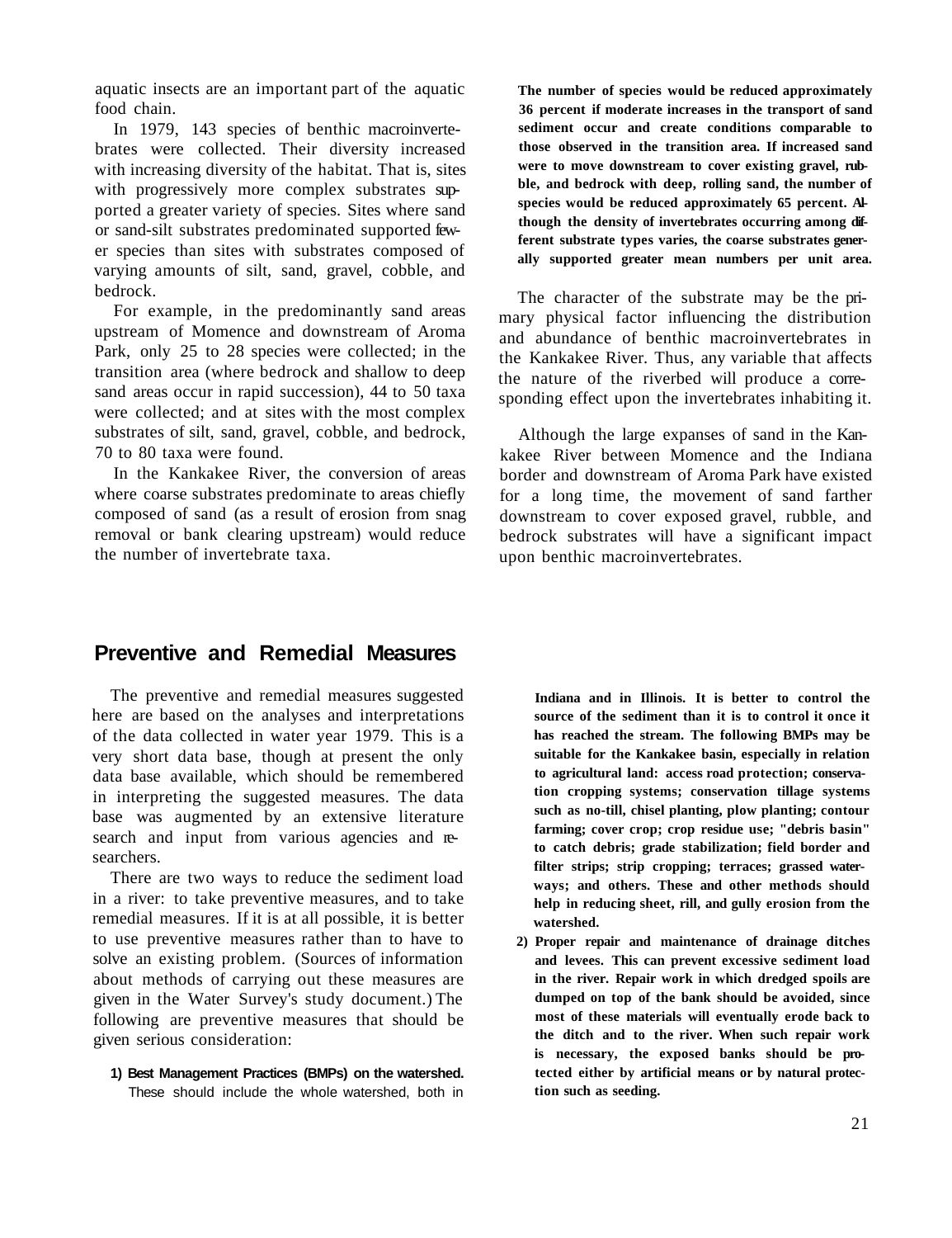

FIGURE 10 In Indiana at this location, well-established trees and other vegetation are protecting the banks of the channelized Kankakee River.

- **3) Minimal disturbance of the banks. If at all possible, the banks of the main stem of the Kankakee River should not be disturbed. Bank materials of die river in Indiana are basically sand. Roots and vegetation are protecting these banks, but examples of erosion of exposed banks were found (see Figures 10 and 11). If the banks are disturbed by clearing of the vegetation or trees, the exposed bank may erode and dump the sandy materials in the river, increasing its sediment load.**
- **4) Avoidance of structural disturbance of the river. The main stem of the Kankakee River in Illinois and Indiana (up to Highway 30) is basically stable. Any man-made disturbance will alter this equilibrium and may initiate bed and bank erosion. A skewed railroad bridge upstream of Shelby is responsible for initiating bank erosion on the downstream left side and then on the right side of the river. This illustrates the adverse consequences of structural modification on the river.**
- **5) Reduction of sediment excesses from construction activities. During construction activities, excessive amounts of sediment may be released from the watershed to the stream and its tributaries. There are various methods available to reduce the sediment load from such activities.**
- **6) Artificial and natural means for preventing erosion. Erosion from the watershed can be prevented by using near-stream vegetation, grassed waterways, chemical treatment, soil stabilization, and mulching.**

Since sediment is already a problem in limited areas, some remedial measures that have been used by various researchers and administrators are described briefly below.

**1) Construction of detention reservoirs, sedimentation ponds, or settling basins. Sediment carried by the stream can be removed by initially forcing the sediment particles to settle out in a semistagnant pool** 



FIGURE 11 Also in Indiana some locations along the Kankakee River are bare of vegetation. Bank erosion is evident at these locations.

**and then removing these settled particles by physical means. Normally, detention reservoirs and settling basins are designed to remove sediment from watersheds of much smaller size than that of the Kankakee River. However, it is feasible to use settling basins for sub-watersheds within the Kankakee River Basin where erosion is a problem.** 

- **2) Development of side channel flood retention basins. Here the flood water is allowed to move into a side channel flood retention reservoir where the suspended sediment will setde out. During low flows, these basins are not affected by the flow from the main channel. Depending upon the size of the watershed and the size and location of the side channel detention basin, these basins can be very effective for settling sediment particles. Work done on Horseshoe Lake in Illinois has shown the effectiveness of this type of basin.**
- **3) Removal of deposited sediment by dredging. Removing the deposited sediment from the stream, lake, or reservoir by dredging is another remedial measure that can be undertaken.**

The main purpose of describing the preventive and remedial measures is to inform the reader about the various alternatives that are available. No comparison is made between these alternatives, and no suggestion is made as to the suitability of one over another. Before any remedial measures are adopted, they must be thoroughly investigated and all the benefits and adverse effects studied. The preventive measures can be adopted and implemented with the least difficulty. Some of the suggested measures are nothing but good engineering and management practices that should be followed whether or not a problem related to excessive sediment load is present.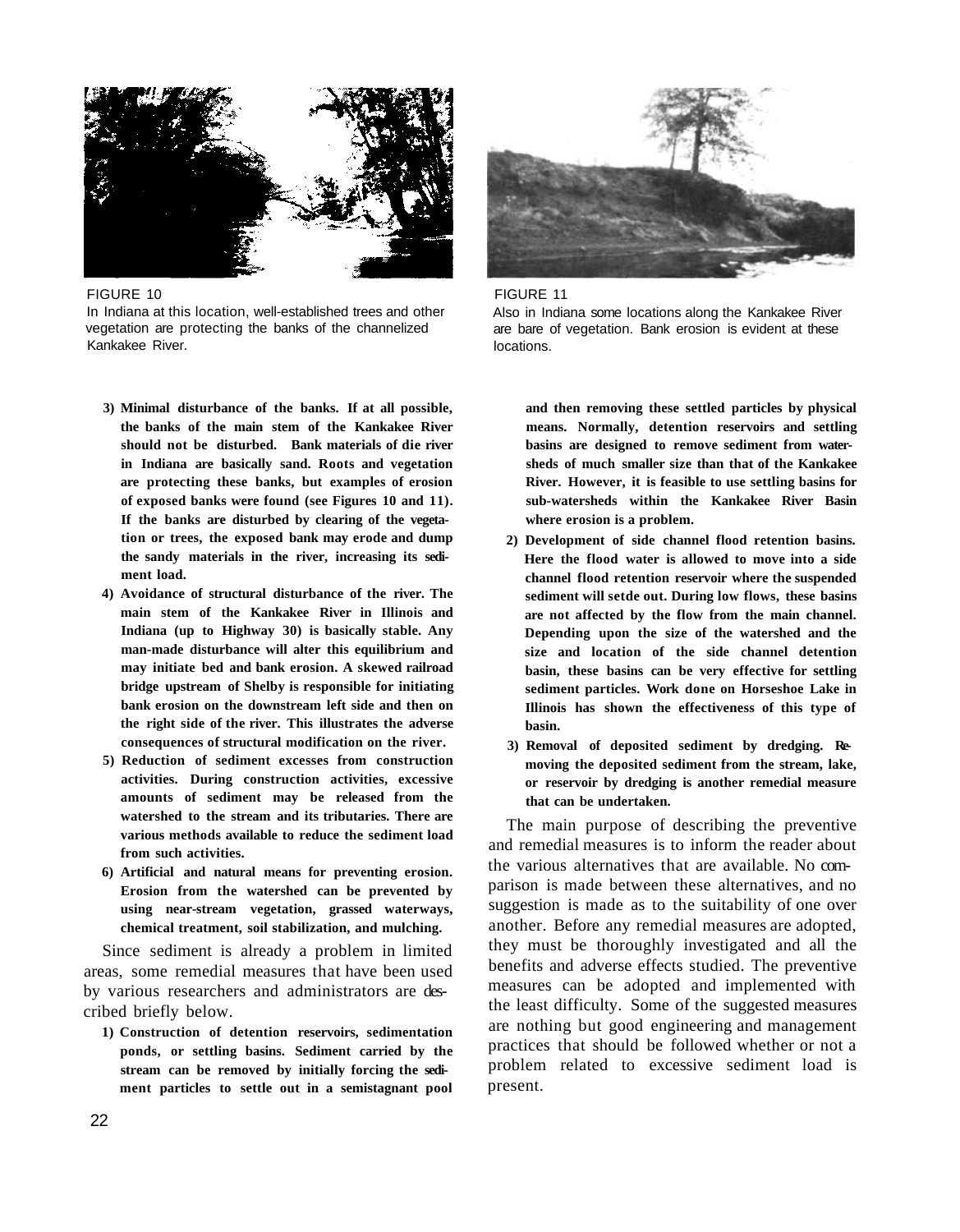# **Conclusions**

The major conclusions from the three scientific studies are these:

The Kankakee River as we see it today is the result of many natural and manmade activities. The channelization of the upper stem of the river in Indiana did change the river regime and did result in more sedimentation in the downstream reaches in Illinois. It did not solve all the problems of drainage and flooding.

The Kankakee River has now balanced itself and is quite stable — in both states. In Illinois it still maintains a healthy quality, a sturdy aquatic life, and scenic beauty. It still floods in the flooding season. It still carries sediment downstream from Indiana into Illinois. The misnamed "ledge" near Momence is not a removable object like a dam but a 4-mile stretch of bedrock on which the river flows.

However, any change in this new, balanced regime of the river will only unbalance the system once again. Further dredging, clearing, or construction can lead to more bed and bank erosion and more sediment and to serious disturbance to the aquatic life.

The several preventive or restorative recommendations stemming from these studies indicate one general thought:

If at all possible, leave the river alone — work on improving the land around it.



#### FIGURE 12

Flooding of the Kankakee River is still a problem! This scene was photographed on June 17, 1981. The main channel of the river is the circle around the trees at the top of the picture.